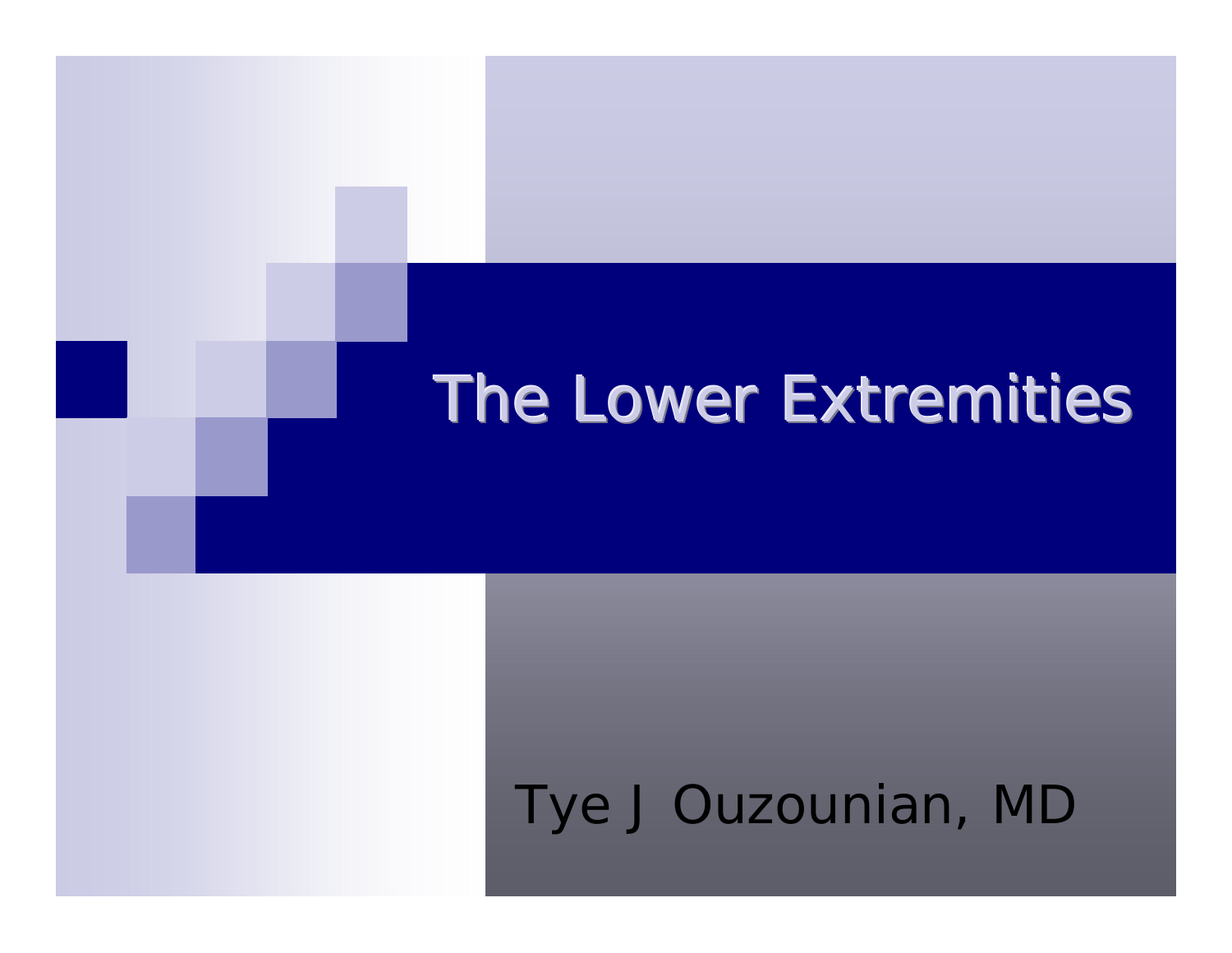# Tye J Ouzounian, MD Disclosure Statement

- **I** have received nothing of value from any organization or company
- **Nolunteer positions** 
	- $\blacksquare$  COA
	- AAOS
	- **AOFAS**
	- Assistant journal editor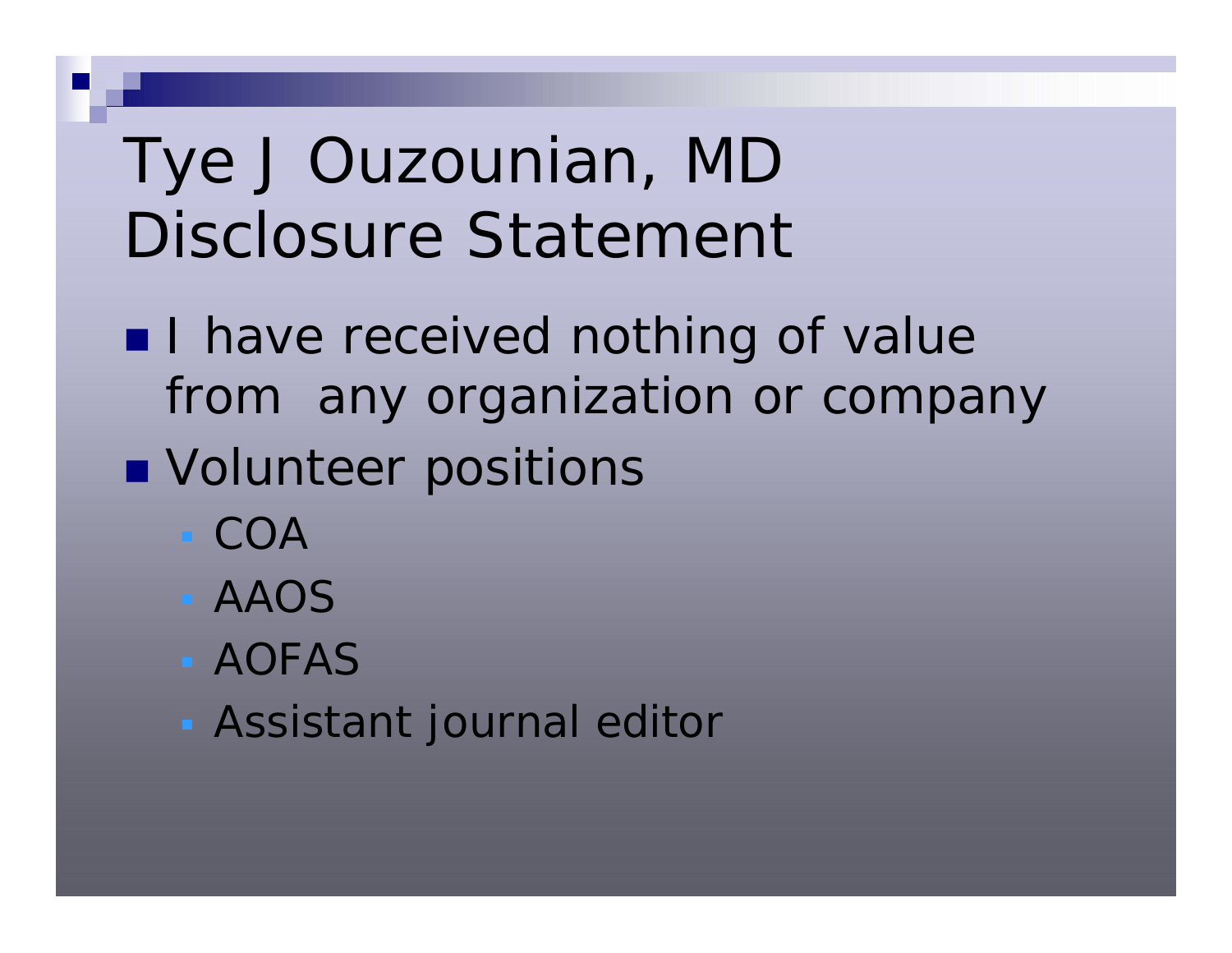**This is not basic report writing This is not basic impairment rating** ■ Attend COA report writing course **This is how I consider impairment** ratings **E** KISS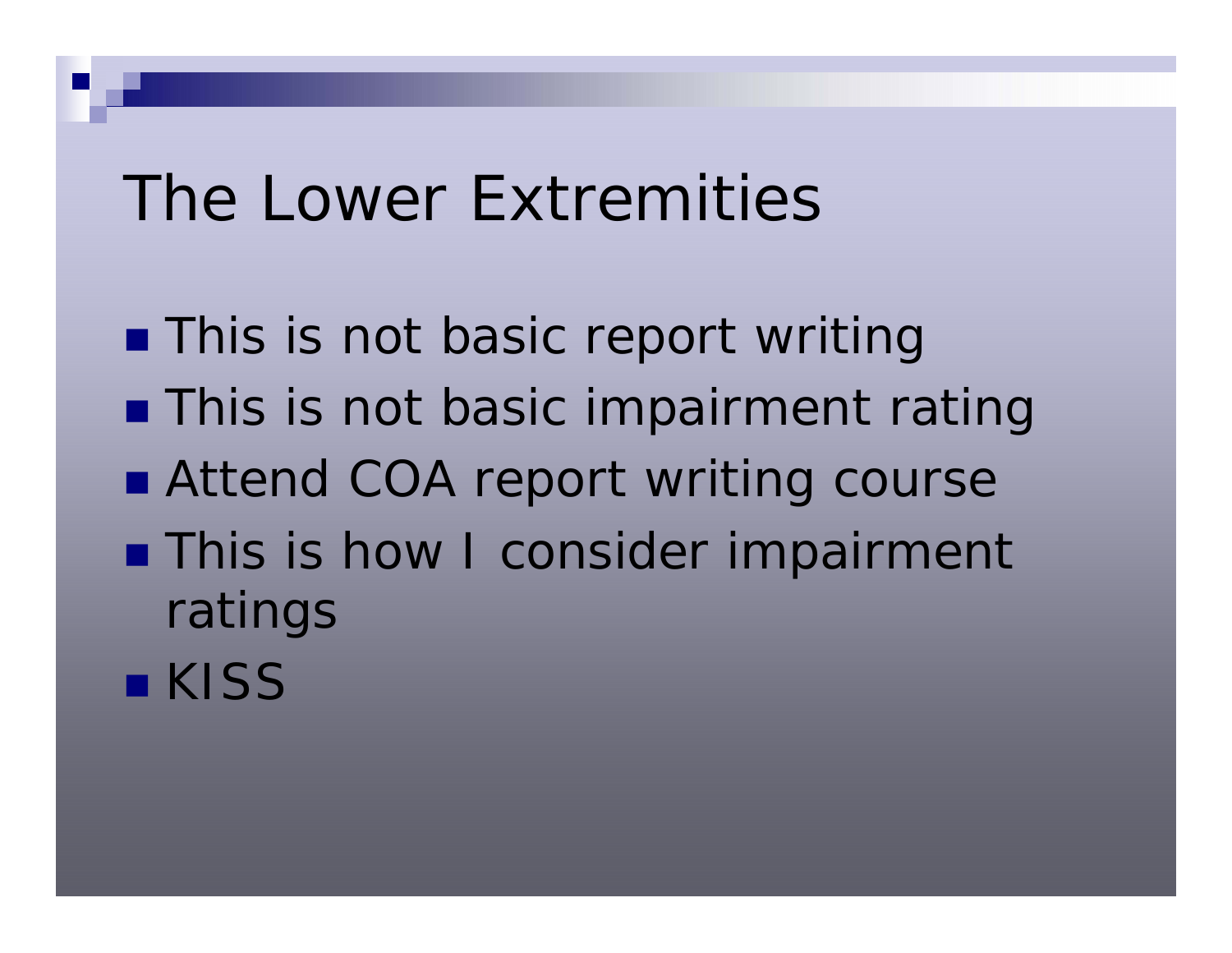■ Feet **Hindfeet** ■ Ankles **Legs** 

■ Knees  $\blacksquare$  Hips **Pelvis** 

Evaluate on basis of anatomic changes, diagnostic categories, and functional changes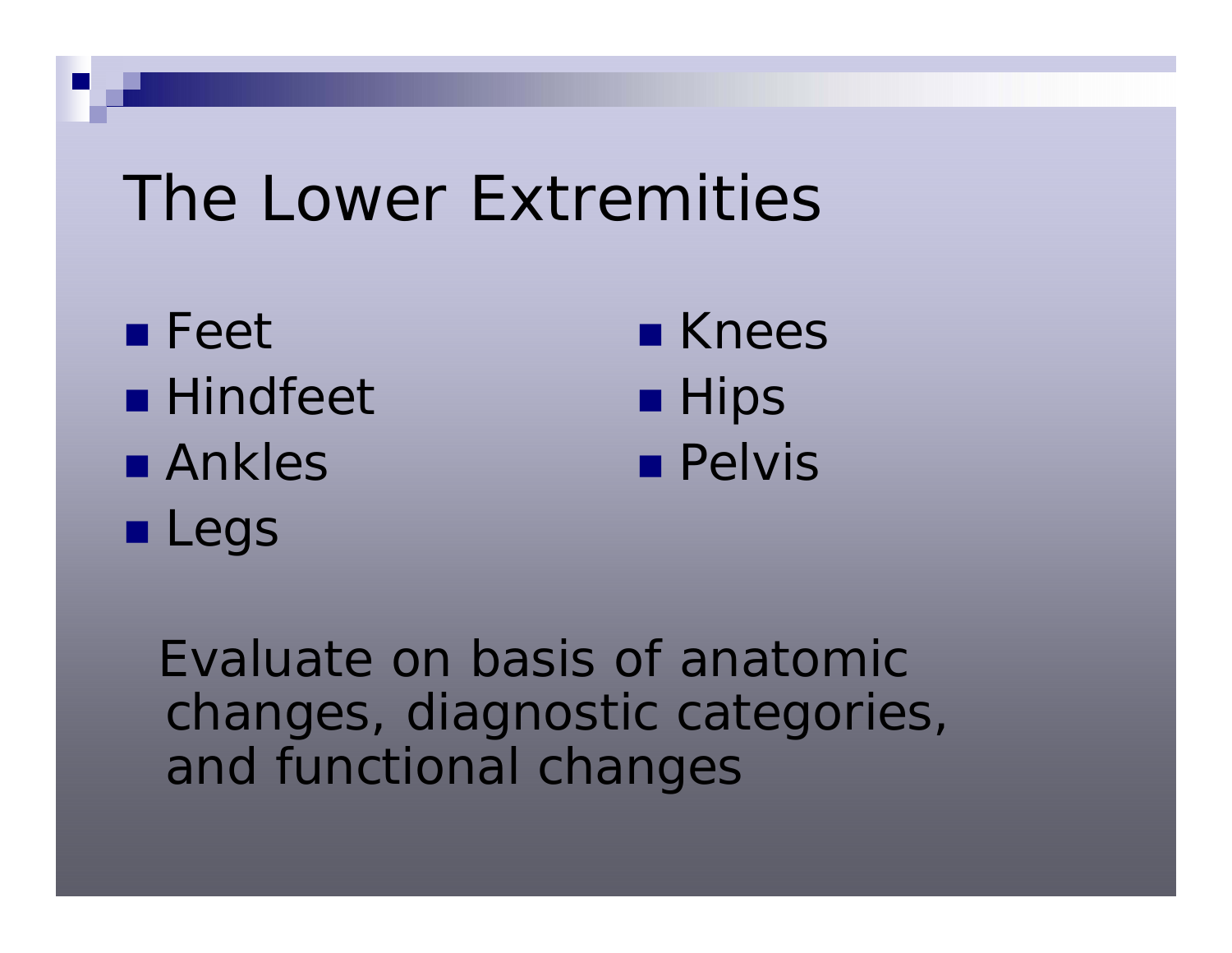## Impairment Evaluation Methods

**Not mutually** exclusive■ Functional methods when documented

**Table 17-1** Methods Used to Evaluate Impairments of the Lower Extremities

| <b>Assessment Type</b>         | Method                                                                                                                                                                                                                         | <b>Section</b><br><b>Number</b>                                                                       |
|--------------------------------|--------------------------------------------------------------------------------------------------------------------------------------------------------------------------------------------------------------------------------|-------------------------------------------------------------------------------------------------------|
| Anatomic (1-9)                 | 1. Limb length discrepancy<br>2. Muscle atrophy<br>3. Ankylosis<br>4. Amputation<br>5. Arthritis of joints<br>6. Skin loss<br>7. Peripheral nerve injury<br>8. Vascular<br>9. Causalgia/reflex<br>sympathetic dystrophy (CRPS) | 17.2 <sub>b</sub><br>17.2 <sub>d</sub><br>17.2q<br>17.2i<br>17.2h<br>17.2k<br>17.21<br>17.2n<br>17.2m |
| Functional (10-12)             | 10. Range of motion<br>11. Gait derangement<br>12. Muscle strength<br>(manual muscle testing)                                                                                                                                  | 17.2f<br>17.2c<br>17.2e                                                                               |
| Diagnosis based (13) Fractures | Ligament injuries<br>Meniscectomies<br>Foot deformities<br>Hip and pelvic bursitis<br>Lower extremity joint replacements                                                                                                       | 17.2j<br>17.2j<br>17.2<br>17.2j<br>17.2j<br>17.2i                                                     |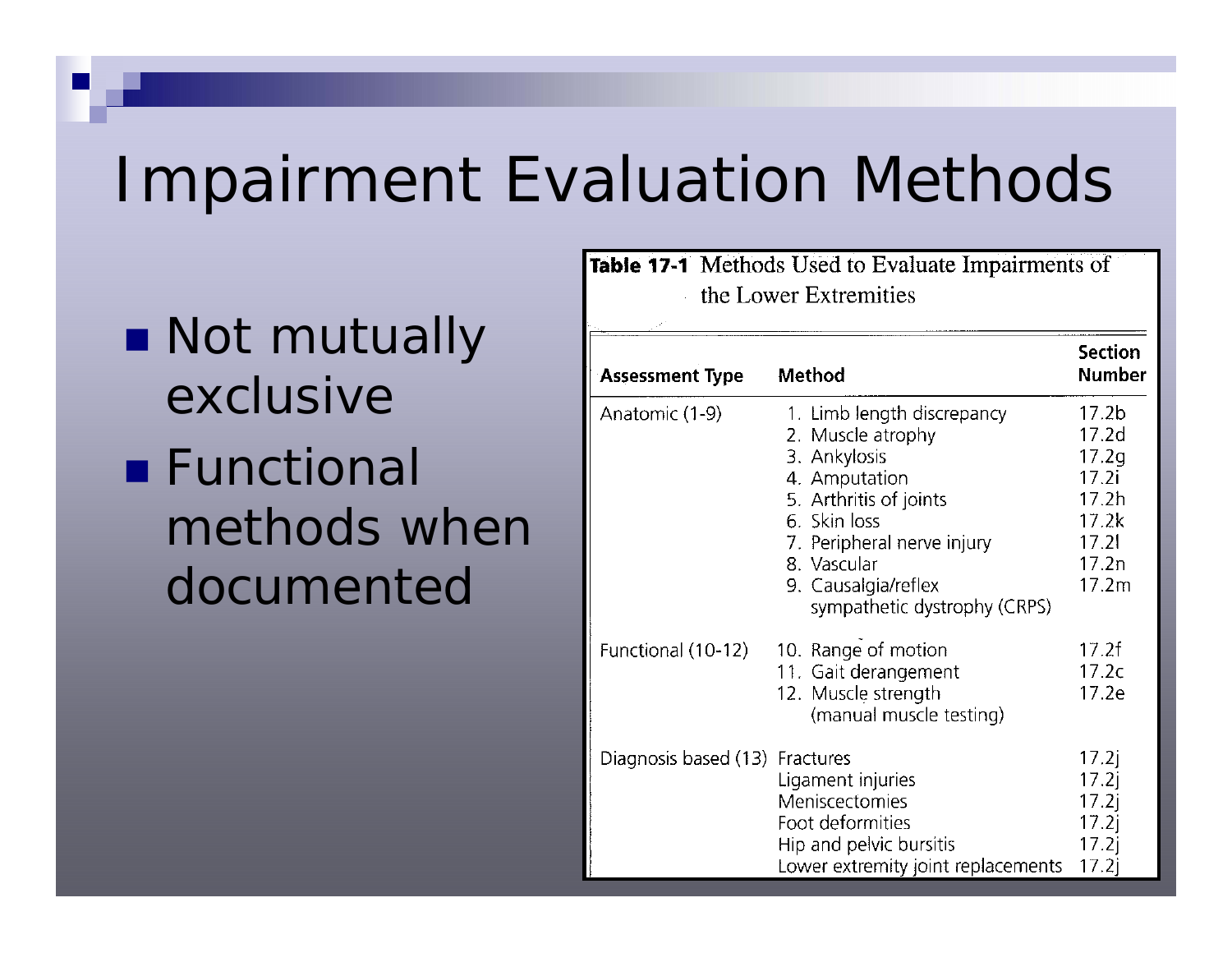## Permanent Impairment

- **Anatomic loss** 
	- **Damage to the organ system or body** structure
	- Common in musculoskeletal sections
- **Functional loss** 
	- **Change in function for the organ system** or body structure
	- **Important for ADL (work)**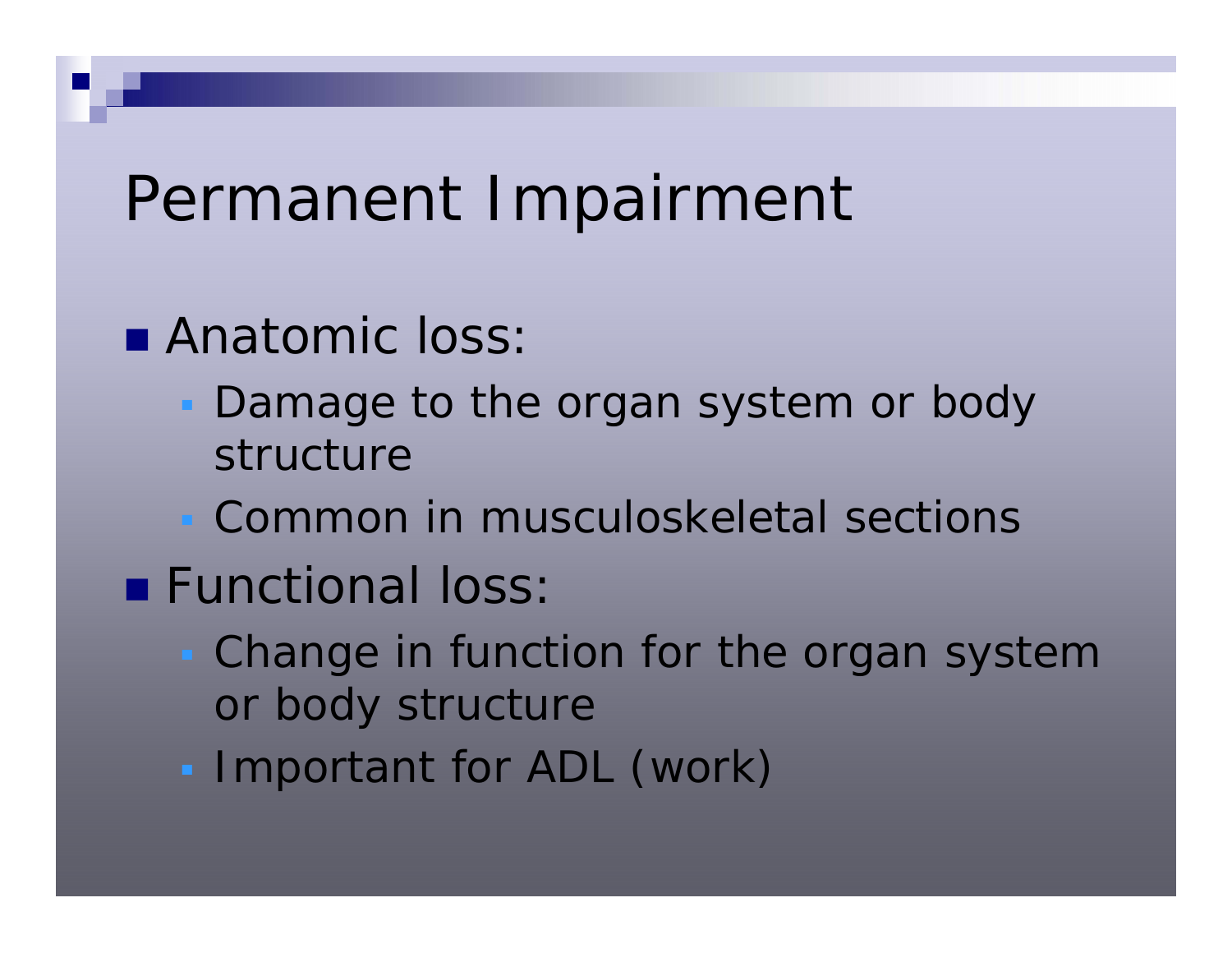**Nhat is the problem Lower extremity** impairment undervalues work disability

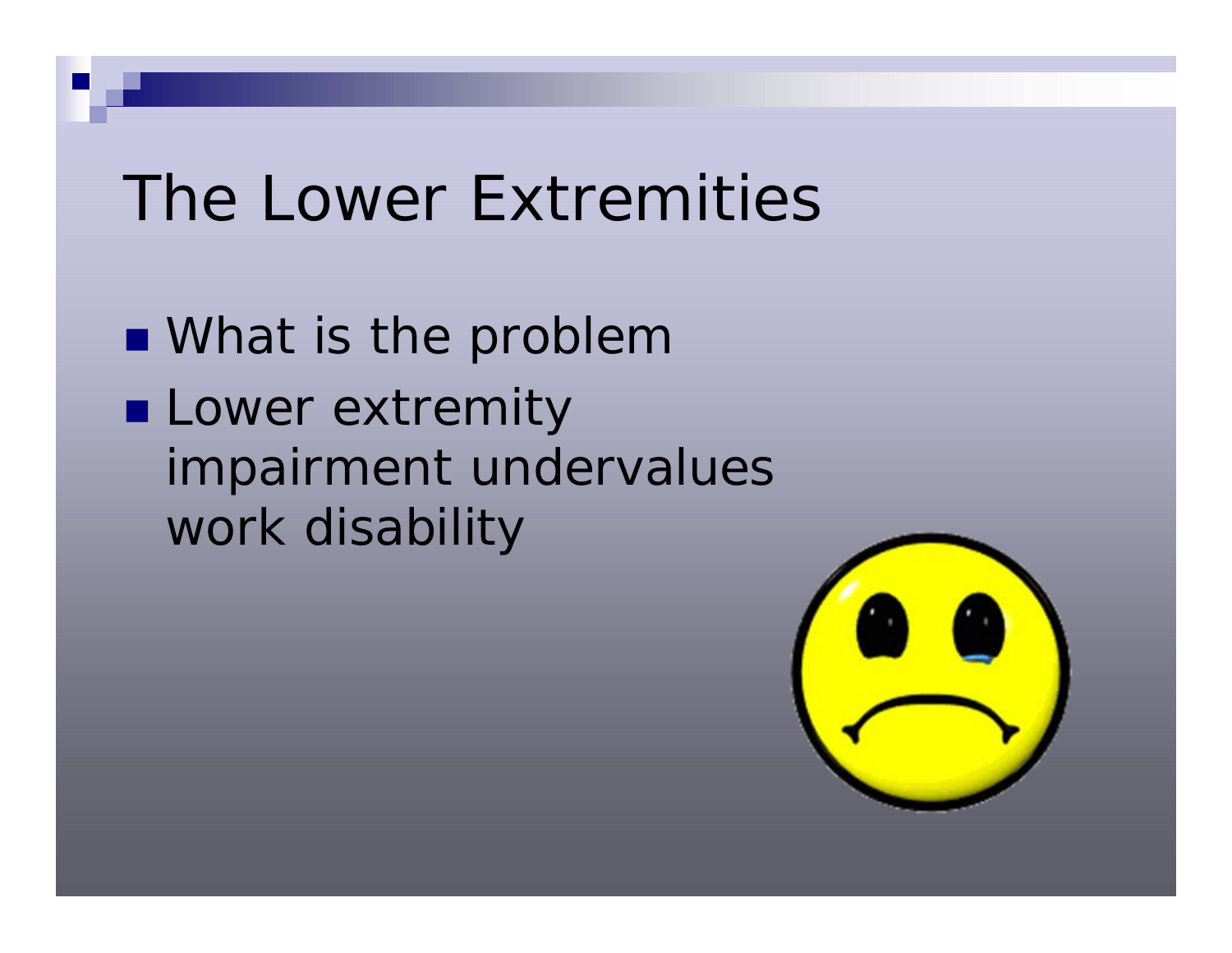## Impairment Rating

- **I** Impairment ratings are not intended for use as a direct determinant of work disability
- 30% impairment  $\angle$  30% reduction in work capacity
- Greater effect on laborer than sedentary worker
- **Impairment rating does not measure work** disability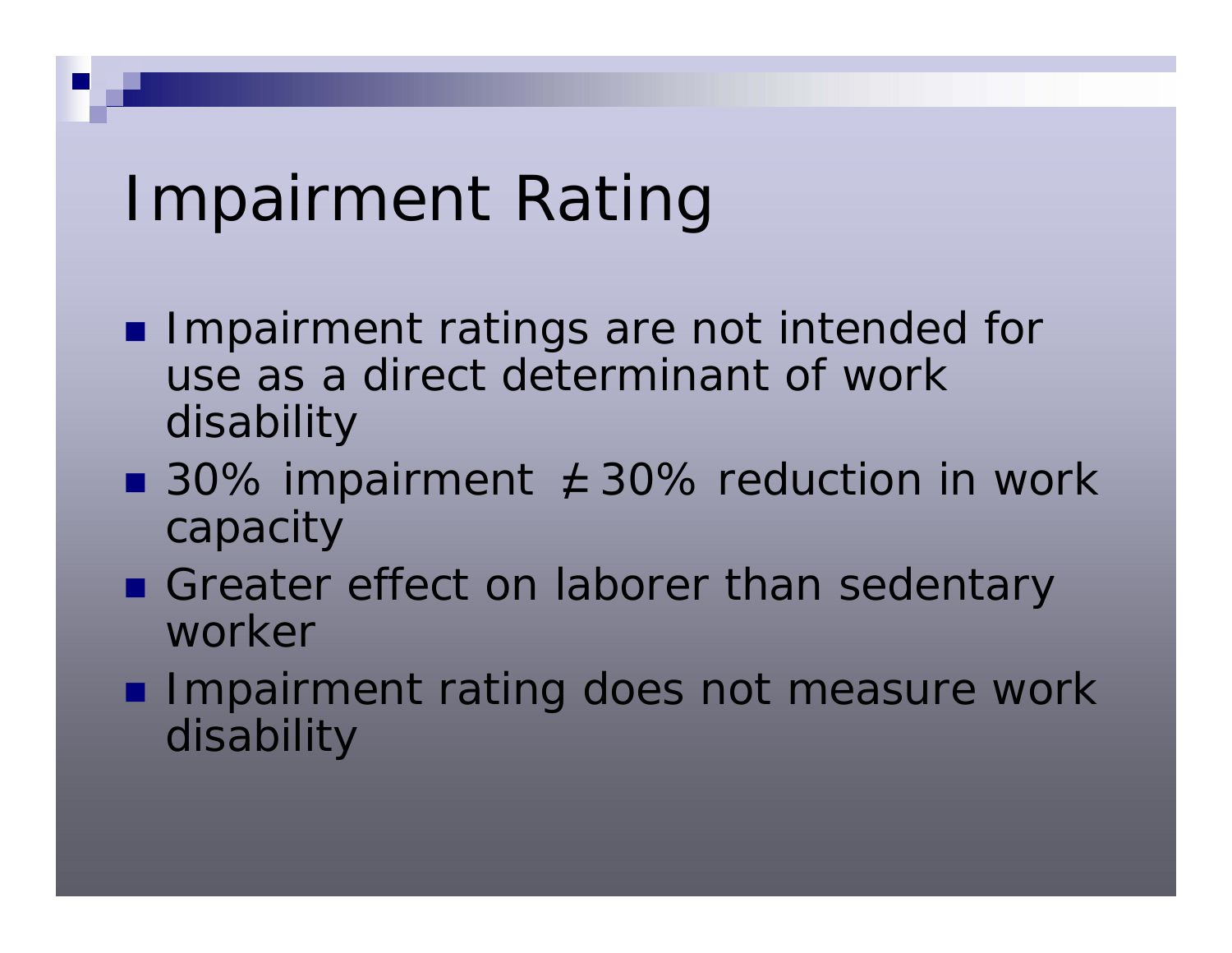**E** Guides has many inconsistencies If more than one method can be used, the method that provides the higher rating should be adopted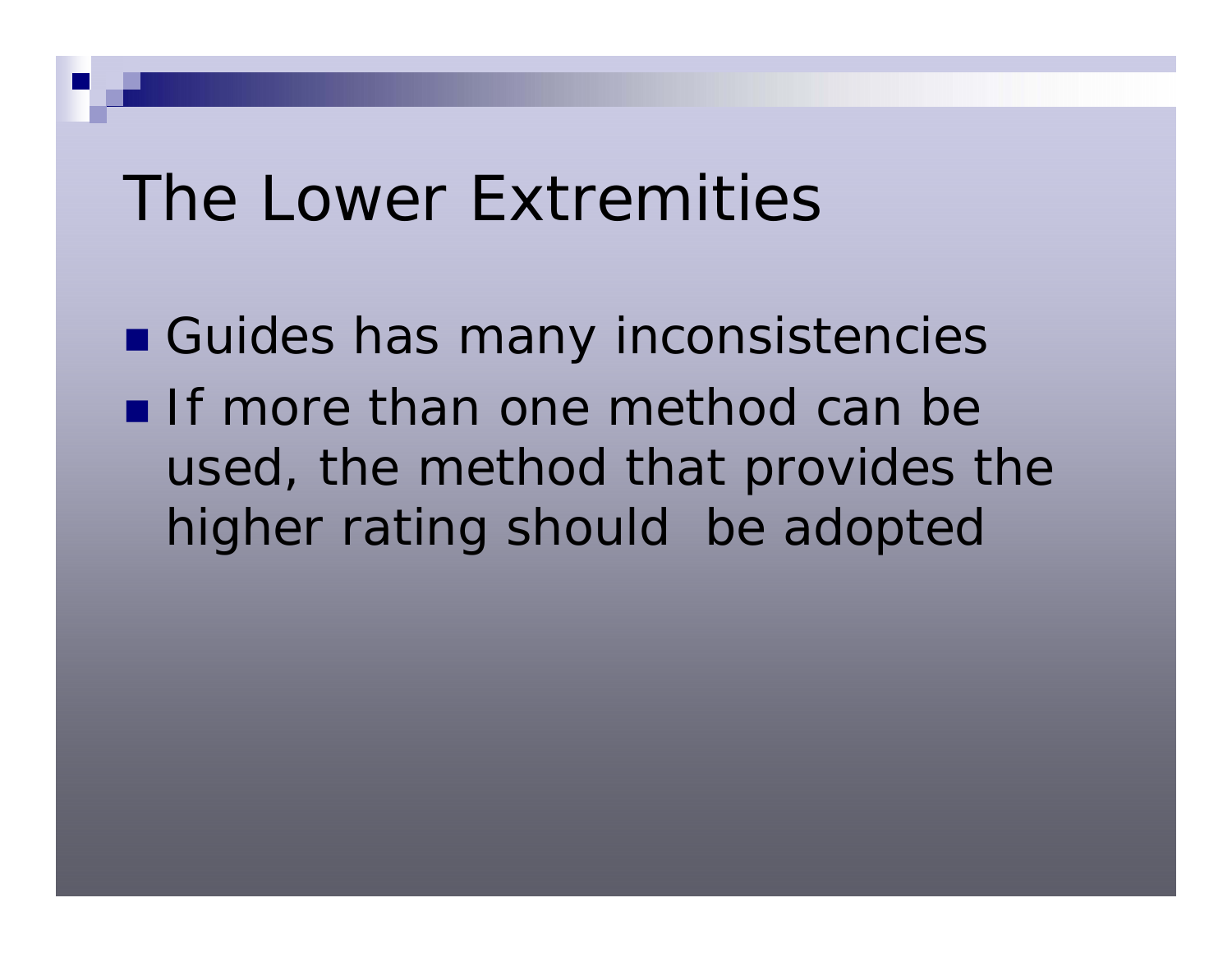## AMA Guides 5<sup>th</sup> Edition

**Required to use Guides Example Four corners of the Guides**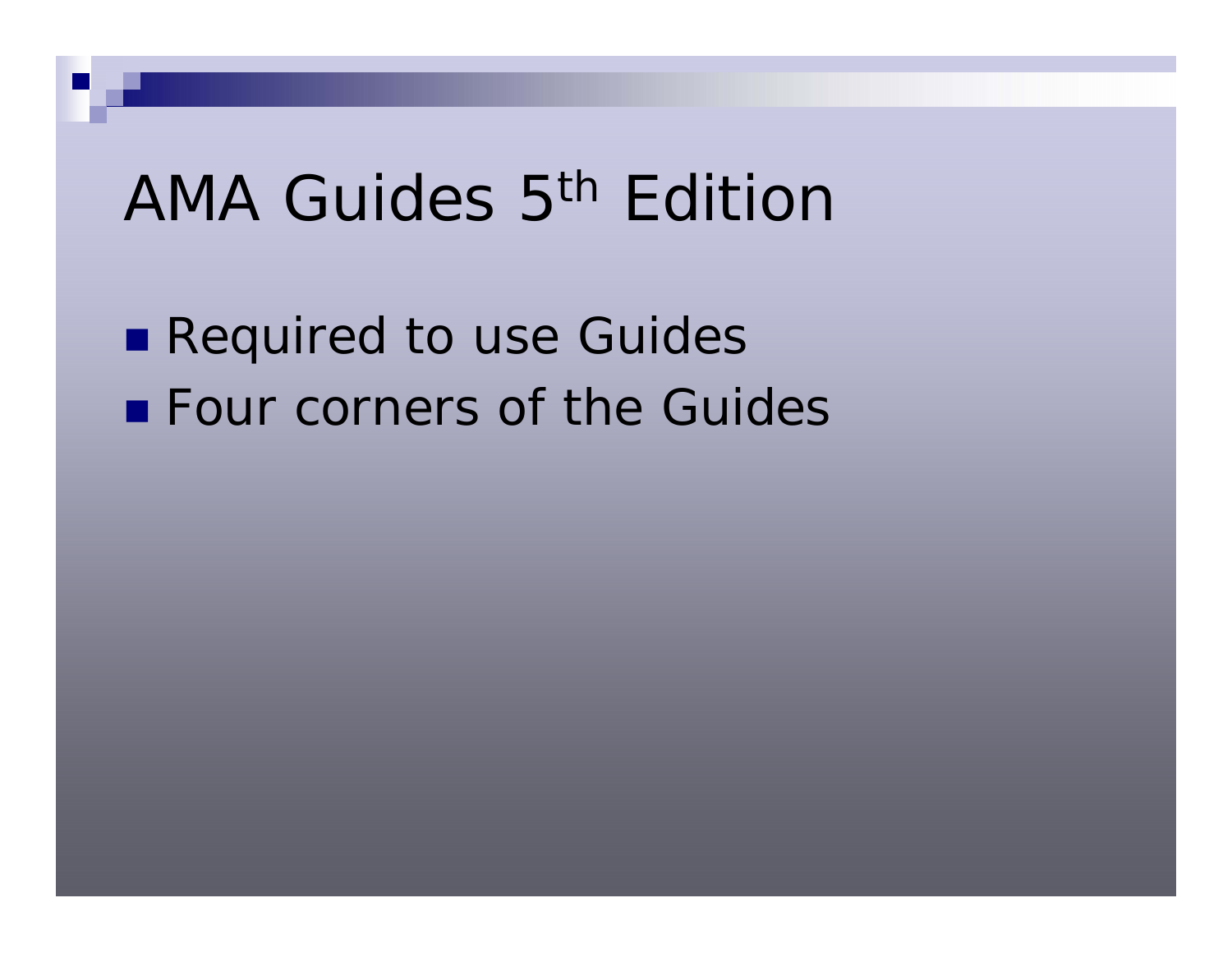## AMA Guides 5th Edition

- **Required to use Guides**
- **Example Four corners of the Guides**



- **My book has three dimensions**
- **My book has eight corners**
- **Look deeper into the book**
- **Use Guides to provide highest rating**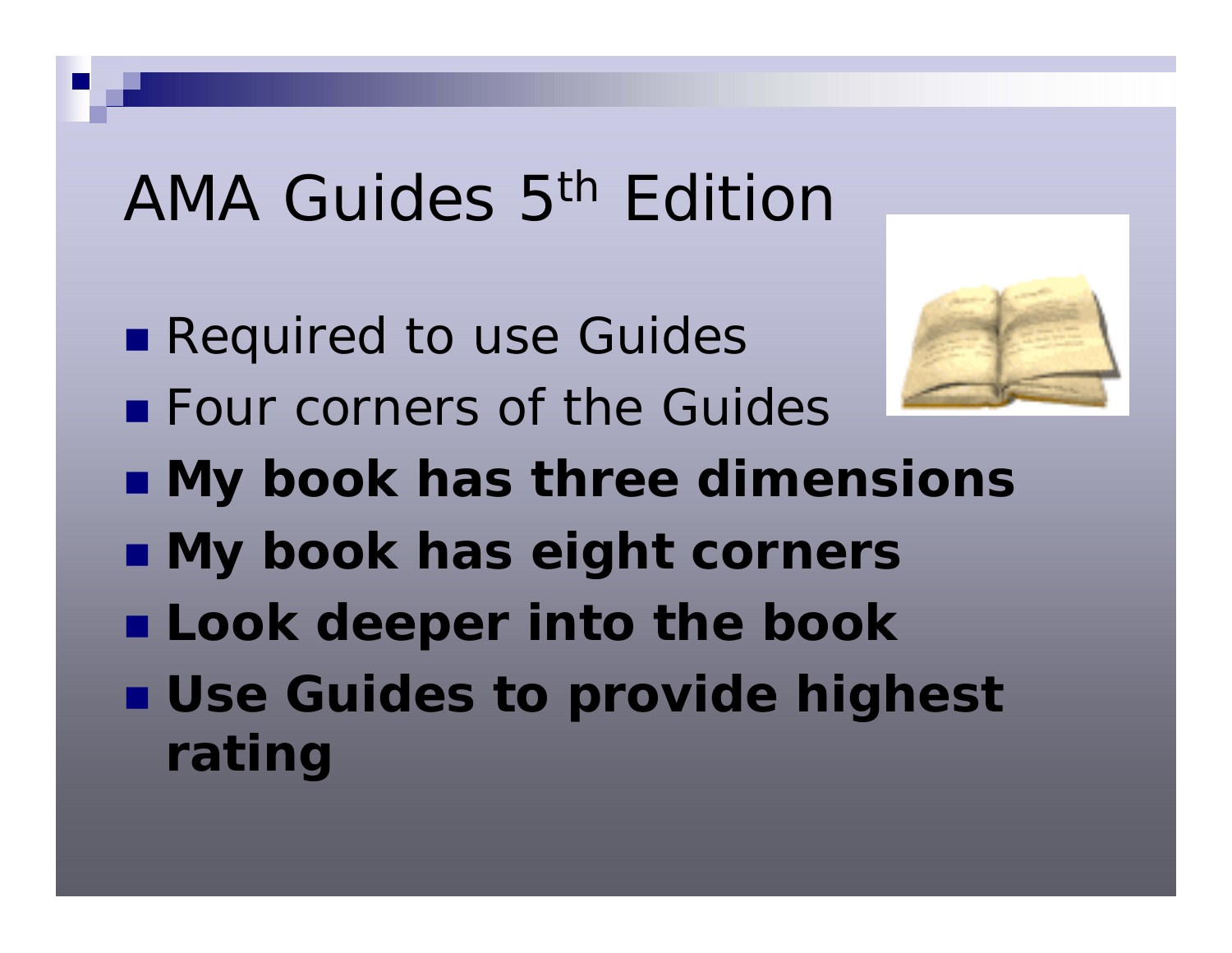■ "Calculating the whole person impairment by combining the lower extremity impairments and multiplying by 0.4 should be the same as converting each lower extremity impairment to whole person impairment and then combining the whole person impairments. In cases where they are not equal, the evaluator should use the higher value"

Page 560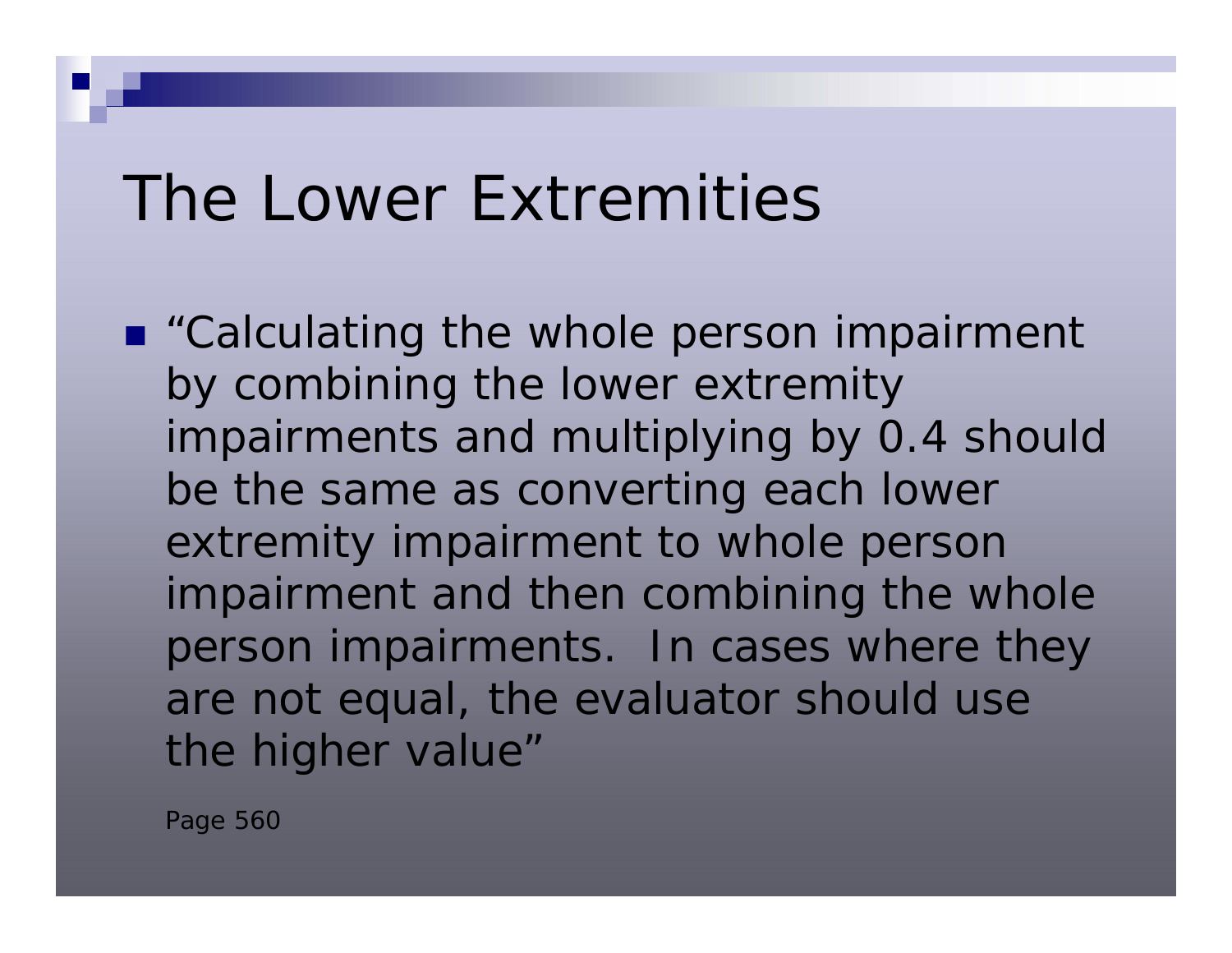**Lower extremity impairment** LE impairment  $x$  0.4 = whole persor **Number Denson impairment**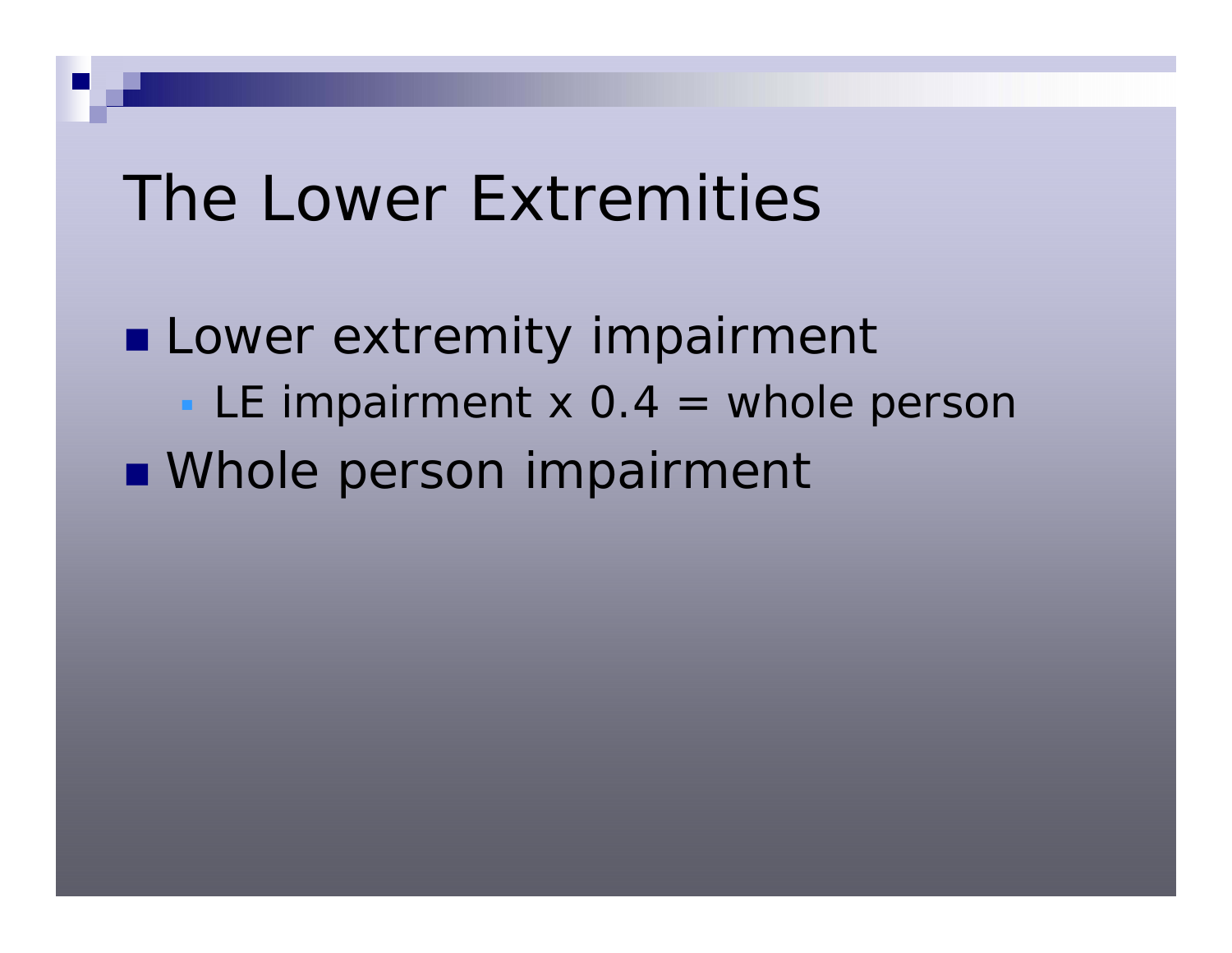- Anatomy
- **Diagnosis based estimates**
- **Function: More important clinically** and often rates higher
	- Gait
	- **Range of motion**
	- **Muscle strength**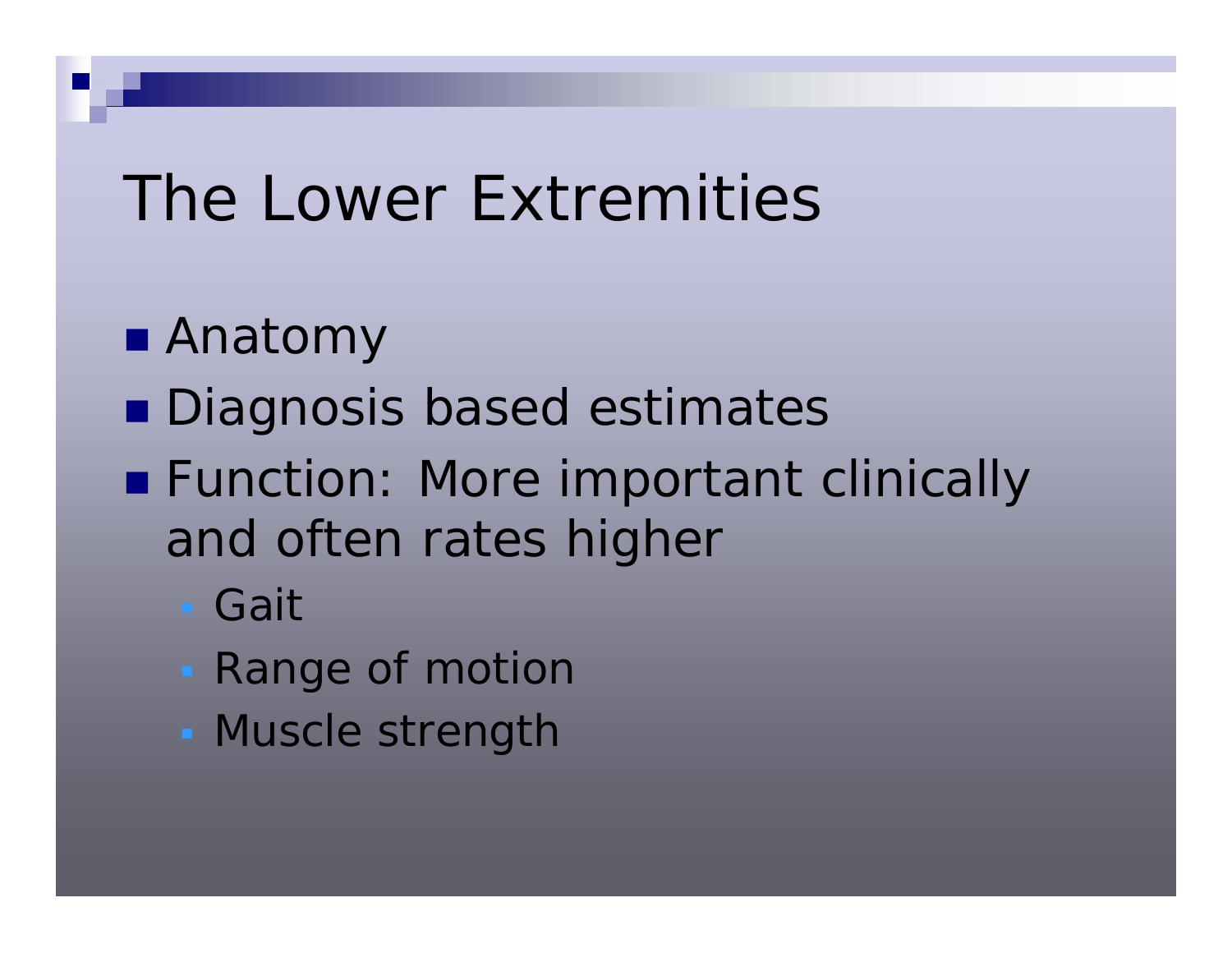## Chapter 17 tables

**Incorporate into report** ■ Document injured worker's findings **Show them your work**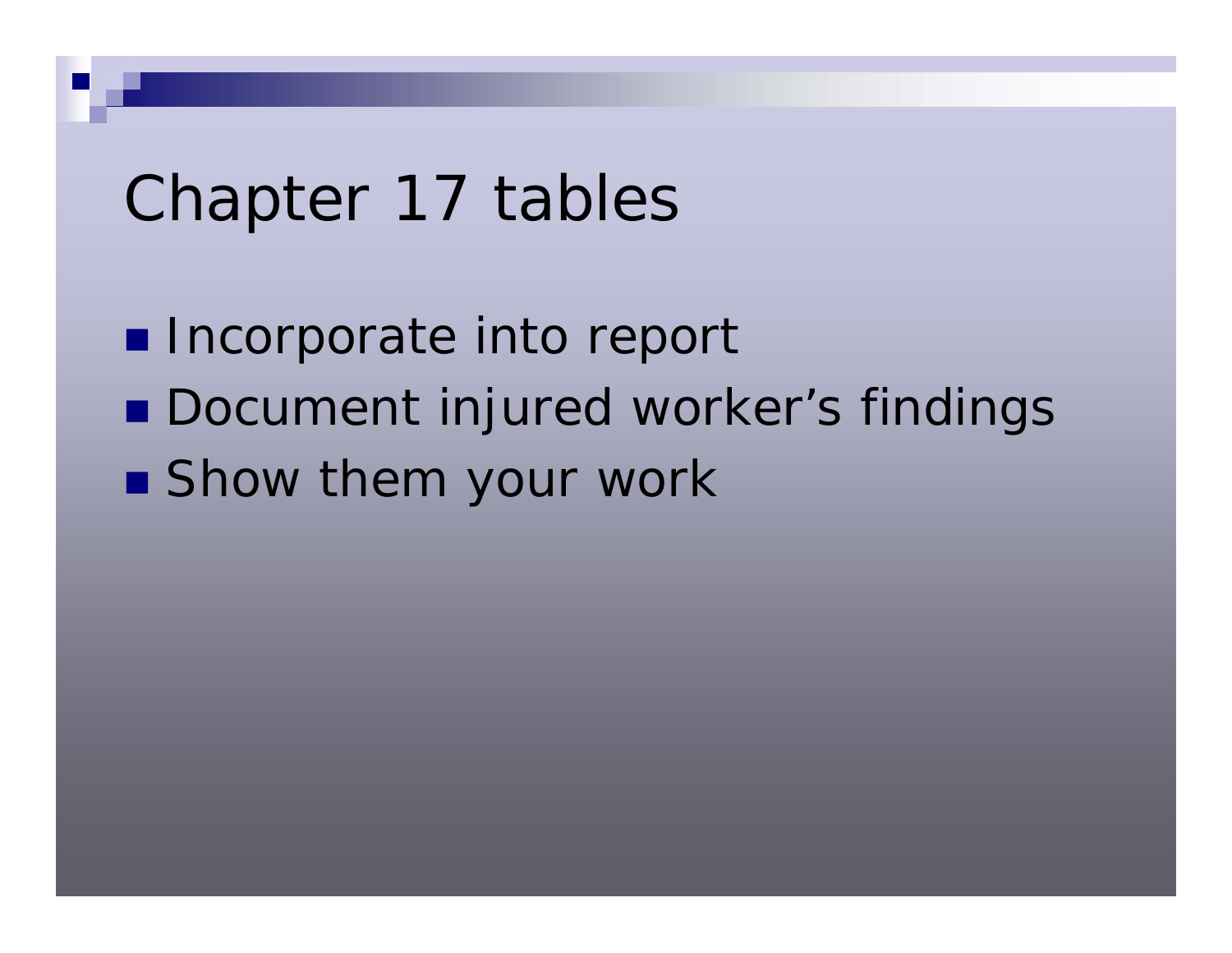#### Table 17-2 Guide to the Appropriate Combination of Evaluation Methods

Open boxes indicate impairment ratings derived from these methods can be combined.

| $\sim$ $\sim$                                  | $\sim$<br>Limb<br>Length<br>Discrepancy | Gait<br>Derangement       | Muscle<br>Atrophy | Muscle<br><b>Strength</b> | <b>ROM</b><br>Ankylosis   | <b>Arthritis</b><br>(010) | Amputation                | Diagnosis-<br>Based Esti-<br>mates (DBE) | Skin Loss   | Peripheral<br>Nerve Injury | Complex<br>Regional Pain<br>Syndrome<br>(CRPS) | Vascular    |
|------------------------------------------------|-----------------------------------------|---------------------------|-------------------|---------------------------|---------------------------|---------------------------|---------------------------|------------------------------------------|-------------|----------------------------|------------------------------------------------|-------------|
| Limb Length<br>Discrepancy                     |                                         | X                         |                   |                           |                           |                           | $\boldsymbol{\mathsf{X}}$ |                                          |             |                            |                                                |             |
| Gait<br>Derangement                            | X                                       |                           | $\mathsf X$       | $\boldsymbol{\mathsf{X}}$ | Χ                         | $\boldsymbol{\mathsf{X}}$ | X                         | X                                        | $\mathsf X$ | $\mathsf{X}$               | $\boldsymbol{\mathsf{X}}$                      | $\mathsf X$ |
| Muscle<br><b>Atrophy</b>                       |                                         | $\mathsf X$               |                   | X                         | Χ                         | X                         | $\boldsymbol{\mathsf{X}}$ | X                                        |             | $\mathsf X$                | $\pmb{\times}$                                 |             |
| Muscle<br>Strength                             |                                         | $\mathsf X$               | $\mathsf X$       |                           | $\pmb{\mathsf{X}}$        | $\mathsf X$               |                           | $\mathsf X$                              |             | $\mathsf X$                | $\boldsymbol{0}$                               |             |
| <b>ROM</b><br>Ankylosis                        |                                         | $\pmb{\times}$            | $\mathsf X$       | $\mathsf X$               |                           | $\boldsymbol{\mathsf{X}}$ |                           | $\mathsf X$                              |             |                            | $\,0\,$                                        |             |
| <b>Arthritis</b><br>(OID)                      |                                         | $\boldsymbol{\mathsf{X}}$ | $\mathsf X$       | X                         | $\mathsf X$               |                           |                           |                                          |             |                            |                                                |             |
| Amputation                                     | $\mathsf X$                             | $\boldsymbol{\mathsf{X}}$ | $\pmb{\times}$    | $\mathsf X$               |                           |                           |                           |                                          |             |                            |                                                |             |
| Diagnosis-<br>Based Esti-<br>mates (DBE)       |                                         | $\mathsf X$               | $\pmb{\times}$    | X                         | $\boldsymbol{\mathsf{X}}$ |                           |                           |                                          |             |                            |                                                |             |
| <b>Skin Loss</b>                               |                                         | $\mathsf X$               |                   |                           |                           |                           |                           |                                          |             |                            |                                                |             |
| Peripheral<br>Nerve injury                     |                                         | $\boldsymbol{\mathsf{X}}$ | $\mathsf X$       | Χ                         |                           |                           |                           |                                          |             |                            | $\mathsf{X}$                                   |             |
| Complex<br>Regional Pain<br>Syndrome<br>(CRPS) |                                         | $\boldsymbol{\mathsf{X}}$ | X                 | 0                         | 0                         |                           |                           |                                          |             | Χ                          |                                                | Χ           |
| Vascular                                       |                                         | $\mathsf X$               |                   |                           |                           | بأرستم بالجومي معجبيان    |                           |                                          |             |                            | $\pmb{\times}$                                 |             |

 $X = Do$  not use these methods together for evaluating a single impairment.

 $0 =$  See specific instructions for CRPS of the lower extremity.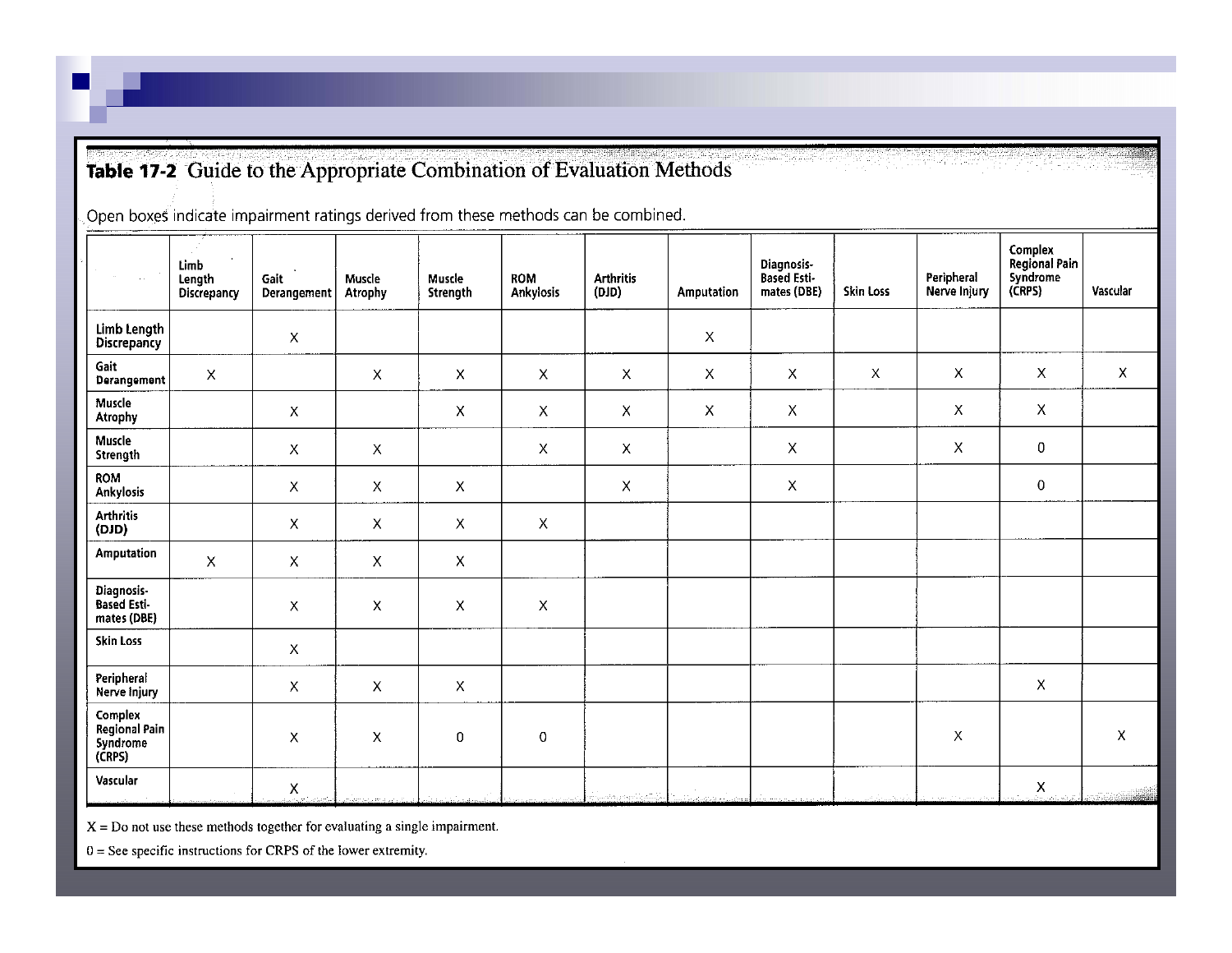# Cross Usage Chart

- **Limb length** discrepancy
- Gait derangement
- Atrophy
- **Muscle strength**
- Range of motion / ankylosis
- **Amputation**
- Diagnosis Based estimates
- Skin loss
- **Nerve injury**
- CRPS
- Vascular

**R** Arthritis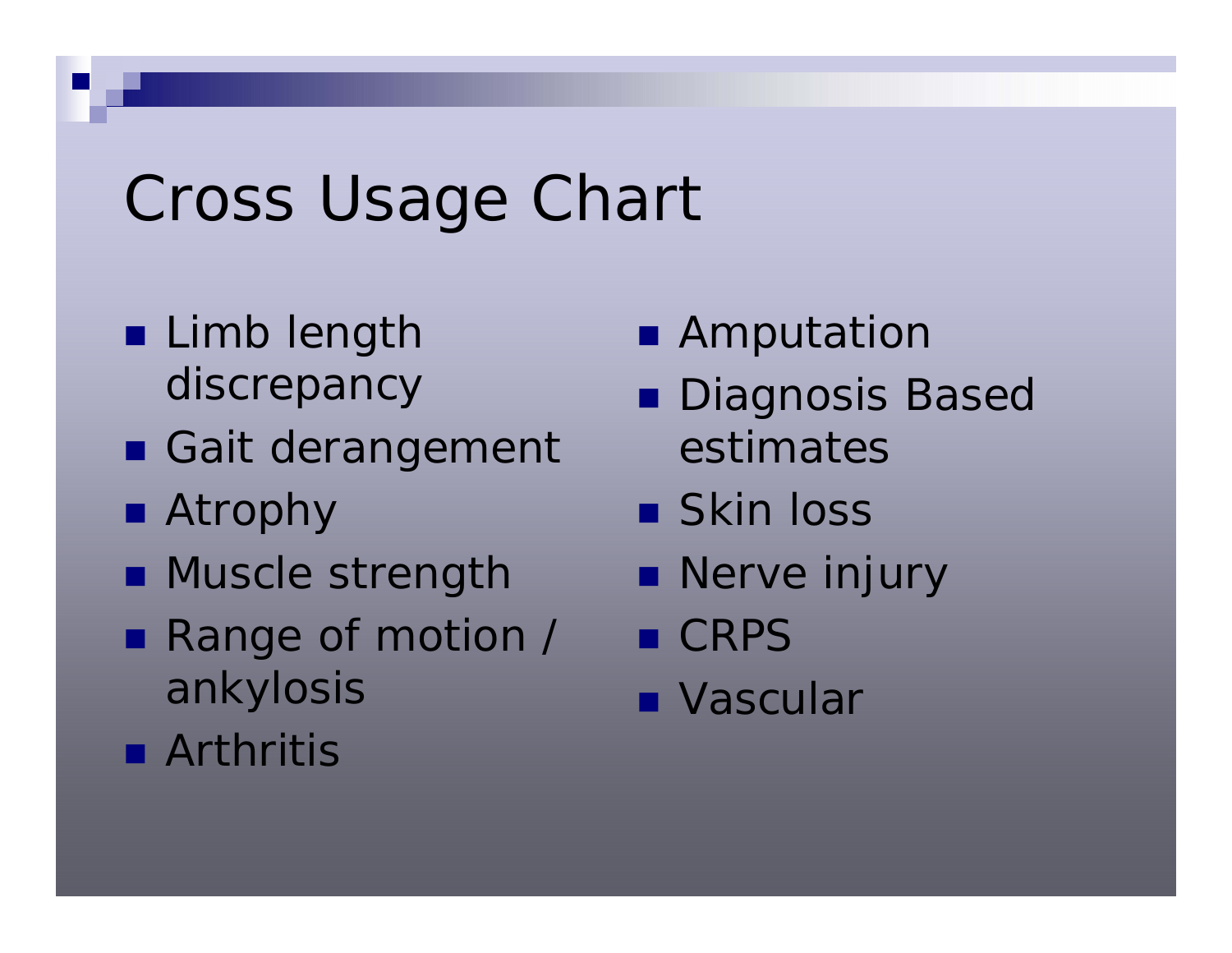#### Table 17-2 Guide to the Appropriate Combination of Evaluation Methods

Open boxes indicate impairment ratings derived from these methods can be combined.

| $\sim$ $\sim$                                  | $\sim$<br>Limb<br>Length<br>Discrepancy | Gait<br>Derangement       | Muscle<br>Atrophy | Muscle<br><b>Strength</b> | <b>ROM</b><br>Ankylosis   | <b>Arthritis</b><br>(010) | Amputation                | Diagnosis-<br>Based Esti-<br>mates (DBE) | Skin Loss   | Peripheral<br>Nerve Injury | Complex<br>Regional Pain<br>Syndrome<br>(CRPS) | Vascular    |
|------------------------------------------------|-----------------------------------------|---------------------------|-------------------|---------------------------|---------------------------|---------------------------|---------------------------|------------------------------------------|-------------|----------------------------|------------------------------------------------|-------------|
| Limb Length<br>Discrepancy                     |                                         | X                         |                   |                           |                           |                           | $\boldsymbol{\mathsf{X}}$ |                                          |             |                            |                                                |             |
| Gait<br>Derangement                            | X                                       |                           | $\mathsf X$       | $\boldsymbol{\mathsf{X}}$ | Χ                         | $\boldsymbol{\mathsf{X}}$ | X                         | X                                        | $\mathsf X$ | $\mathsf{X}$               | $\boldsymbol{\mathsf{X}}$                      | $\mathsf X$ |
| Muscle<br><b>Atrophy</b>                       |                                         | $\mathsf X$               |                   | X                         | Χ                         | X                         | $\boldsymbol{\mathsf{X}}$ | X                                        |             | $\mathsf X$                | $\pmb{\times}$                                 |             |
| Muscle<br>Strength                             |                                         | $\mathsf X$               | $\mathsf X$       |                           | $\pmb{\mathsf{X}}$        | $\mathsf X$               |                           | $\mathsf X$                              |             | $\mathsf X$                | $\boldsymbol{0}$                               |             |
| <b>ROM</b><br>Ankylosis                        |                                         | $\pmb{\times}$            | $\mathsf X$       | $\mathsf X$               |                           | $\boldsymbol{\mathsf{X}}$ |                           | $\mathsf X$                              |             |                            | $\,0\,$                                        |             |
| <b>Arthritis</b><br>(OID)                      |                                         | $\boldsymbol{\mathsf{X}}$ | $\mathsf X$       | X                         | $\mathsf X$               |                           |                           |                                          |             |                            |                                                |             |
| <b>Amputation</b>                              | $\mathsf X$                             | $\boldsymbol{\mathsf{X}}$ | $\pmb{\times}$    | $\mathsf X$               |                           |                           |                           |                                          |             |                            |                                                |             |
| Diagnosis-<br>Based Esti-<br>mates (DBE)       |                                         | $\mathsf X$               | $\pmb{\times}$    | X                         | $\boldsymbol{\mathsf{X}}$ |                           |                           |                                          |             |                            |                                                |             |
| <b>Skin Loss</b>                               |                                         | $\mathsf X$               |                   |                           |                           |                           |                           |                                          |             |                            |                                                |             |
| Peripheral<br>Nerve injury                     |                                         | $\boldsymbol{\mathsf{X}}$ | $\mathsf X$       | Χ                         |                           |                           |                           |                                          |             |                            | $\mathsf{X}$                                   |             |
| Complex<br>Regional Pain<br>Syndrome<br>(CRPS) |                                         | $\boldsymbol{\mathsf{X}}$ | X                 | 0                         | 0                         |                           |                           |                                          |             | Χ                          |                                                | Χ           |
| Vascular                                       |                                         | $\mathsf X$               |                   |                           |                           | بأرستم بالجومي معجبيان    |                           |                                          |             |                            | $\pmb{\times}$                                 |             |

 $X = Do$  not use these methods together for evaluating a single impairment.

 $0 =$  See specific instructions for CRPS of the lower extremity.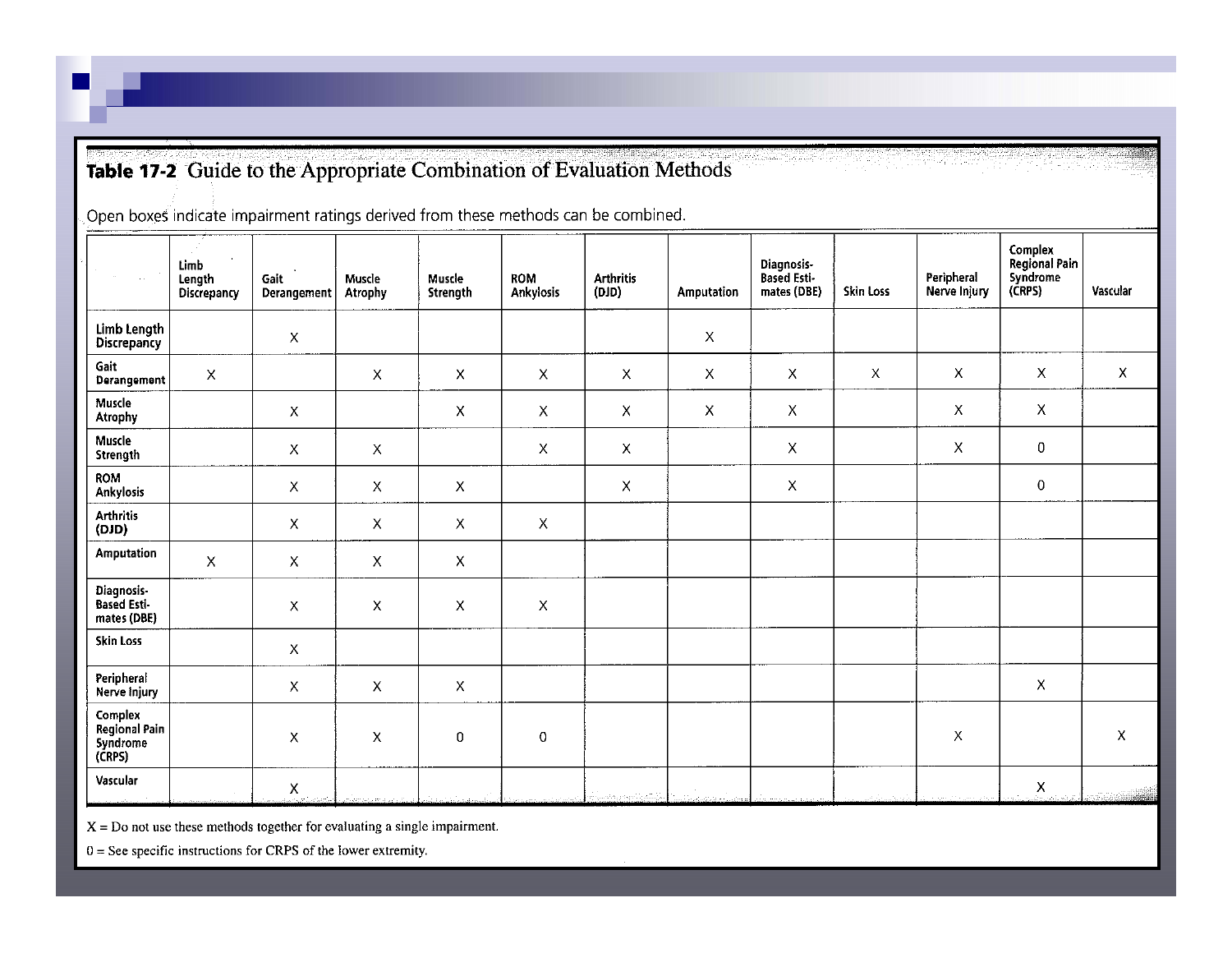## Cross Usage Chart

- **Explain why method choser**
- Chose method that is most clinically accurate
- Combine methods with combined values chart
- Chose method that give highest impairment rating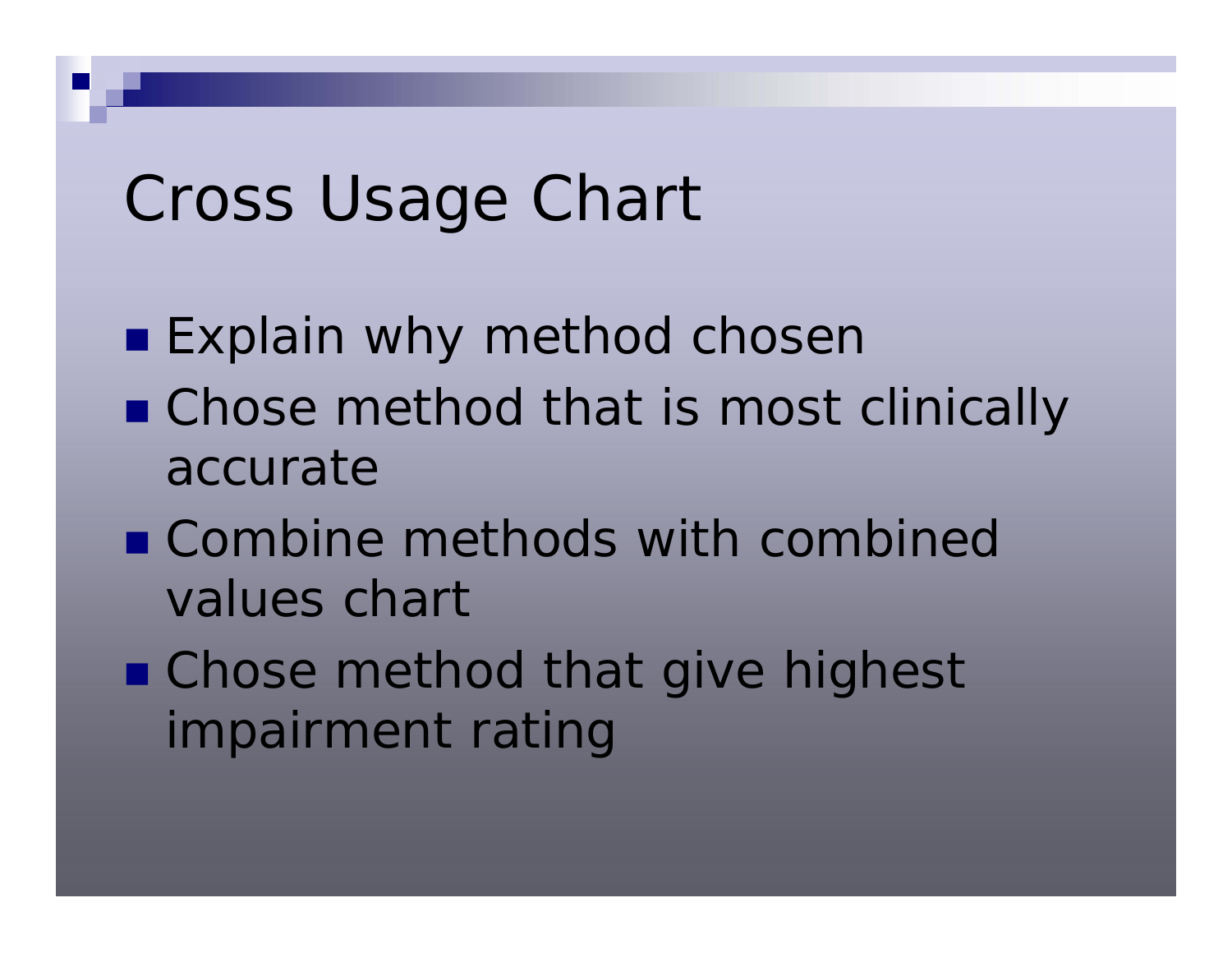## Combined Values Chart

#### **Combined Values Chart**

| $\overline{2}$<br>$\mathbf{1}$<br>2 <sup>1</sup><br>- 3 -<br>4<br>$\overline{\mathbf{3}}$<br>$4 \t5 \t6$<br>$\overline{4}$<br>5 6 7 8<br>7 8 9 10<br>-51<br>-6<br>9 10 11 12<br>-6<br>- 7<br>- 8<br>7 8 9 10 11 12 13 14<br>9 10 11 12 13 14 14 15<br>-8<br>9 10 11 12 13 14 14 15 16 17<br>10 <sup>1</sup><br>12 13 14 15 15 16 17 18 19<br>11<br>$11$   12<br>13 14 15 15 16 17 18 19 20 21<br>12 13 14 15 16 16 17 18 19 20 21 22 23<br>13 14 15 16 16 17 18 19 20 21 22 23 23 24<br>14   15 16 17 17 18   19 20 21 22 23   23 24 25 26<br>15 16<br>17 18 18 19 20 21 22 23 24 24 25 26 27 28<br>16   17 18 19 19 20   21 22 23 24 24   25 26 27 28 29   29<br>19 19 20 21 22 23 24 24 25 26 27 28 29 29 30 31<br>17 18<br>18 19 20 20 21 22 23 24 25 25 26 27 28 29 29 30 31 32 33<br>19 20 21 21 22 23 24 25 25 26 27 28 29 30 30 31 32 33 34 34<br>20 21 22 22 23 24 25 26 26 27 28 29 30 30 31 32 33 34 34 35 36<br>21   22 23 23 24 25   26 27 27 28 29   30 30 31 32 33   34 34 35 36 37   38<br>  22   23   24   25   26   27   27   28   29   30   31   31   32   33   34   34   35   36   37   38   38   39<br>23 24 25 25 26 27 28 28 29 30 31 31 32 33 34 35 35 36 37 38 38 39 40 41<br>  24   25   26   26   27   28   29   29   30   31   32   32   33   34   35   35   36   37   38   38   39   40   41   42<br>  25   26   27   27   28   29   30   30   31   32   33   33   34   35   36   36   37   38   39   39   40   41   42   42   43<br>26 27 27 28 29 30 30 31 32 33 33 34 35 36 36 37 38 39 39 40 41 42 42 43 44 45 45<br>27 28 28 29 30 31 31 32 33 34 34 35 36 36 37 38 39 39 40 41 42 42 43 44 45 45 46 47<br>28 29 29 30 31 32 32 33 34 34 35 36 37 37 38 39 40 40 41 42 42 43 44 45 45<br>29 30 30 31 32 33 33 34 35 35 36 37 38 38 39 40 40 41 42 42 43 44 45 45 46 47                                                                                                                                                                                                                                           | The values are derived from the formula $A + B(1-A) =$ combined value of A and B, where A and B are the decimal<br>equivalents of the impairment ratings. In the chart all values are expressed as percents. To combine any two<br>impairment values, locate the larger of the values on the side of the chart and read along that row until you come<br>to the column indicated by the smaller value at the bottom of the chart. At the intersection of the row and the<br>column is the combined value.<br>For example, to combine 35% and 20%, read down the side of the chart until you come to the larger value, 35%.<br>Then read across the 35% row until you come to the column indicated by 20% at the bottom of the chart. At the<br>intersection of the row and column is the number 48. Therefore, 35% combined with 20% is 48%. Because of<br>the construction of this chart, the larger impairment value must be identified at the side of the chart.<br>If three or more impairment values are to be combined, select any two and find their combined value as above.<br>Then use that value and the third value to locate the combined value of all. This process can be repeated<br>indefinitely, the final value in each instance being the combination of all the previous values. In each step of this<br>process the larger impairment value must be identified at the side of the chart.<br>Note: If impairments from two or more organ systems are to be combined to express a whole person impairment,<br>each must first be expressed as a whole person impairment percent.<br>46 47 47 48<br>47 48 49 50 | 64 65 65 66 66 67 67 68 68 69 69 70 70 71 71 72 72 73 73 74 74 75 75 76<br>65 65 66 66 67 67 68 68 69 69 70 70 71 71 72 72 73 73 74 74 75 75 76 76<br>66 66 67 67 68 68 69 69 69 70 70 71 71 72 72 73 73 74 74 75 75 76 76 77<br>66 67 67 68 68 69 69 70 70 71 71 71 72 72 73 73 74 74 75 75 76 76 77 77<br>67 68 68 69 69 69 70 70 71 71 72 72 73 73 73 74 74 75 75 76 76 77 77 78<br>68 68 69 69 70 70 71 71 71 72 72 73 73 74 74 74 75 75 76 76 77 77 78 78<br>69 69 69 70 70 71 71 72 72 72 73 73 74 74 75 75 75 76 76 77 77 78 78 79<br>69 70 70 71 71 71 72 72 73 73 74 74 74 75 75 76 76 76 77 77 78 78 79 79<br>70 70 71 71 72 72 73 73 73 74 74 75 75 75 76 76 77 77 77 78 78 79 79 80<br>71 71 72 72 72 73 73 74 74 74 75 75 76 76 76 77 77 78 78 78 79 79 80 80<br>72 72 72 73 73 74 74 75 75 75 76 76 77 77 78 78 79 79 79 80 80 81<br>72 73 73 73 74 74 75 75 75 76 76 77 77 78 78 78 79 79 79 80 80 81 81<br>73 73 74 74 74 75 75 76 76 76 77 77 77 78 78 79 79 79 80 80 81 81 82<br>74 74 74 75 75 76 76 76 77 77 77 78 78 78 79 79 79 80 80 81 81 81 82 82<br>74 75 75 76 76 76 77 77 77 78 78 78 79 79 79 80 80 80 81 81 81 82 82 83<br>75 76 76 76 77 77 77 78 78 78 79 79 79 80 80 80 81 81 81 82 82 83 83<br>76 76 77 77 77 78 78 78 79 79 79 80 80 80 81 81 81 82 82 83 83 83 84<br>77 77 77 78 78 79 79 79 80 80 80 80 81 81 81 82 82 82 83 83 84 84<br>77 78 78 78 79 79 79 80 80 80 80 81 81 81 82 82 82 83 83 84 84 84 85<br>78 78 79 79 79 80 80 80 81 81 81 81 82 82 82 83 83 83 84 84 84 85 85<br>79 79 79 80 80 80 81 81 81 81 82 82 82 83 83 83 84 84 84 85 85 85 86<br>80 80 80 80 81 81 81 82 82 82 82 83 83 83 84 84 84 85 85 85 85 86 86<br>80 81 81 81 81 82 82 82 82 83 83 84 84 84 84 85 85 85 85 86 86 86 87<br>81 81 82 82 82 82 83 83 83 83 84 84 84 84 85 85 85 85 86 86 86 87 87<br>82 82 82 83 83 83 84 84 84 84 85 85 85 85 86 86 86 87 87 87 88<br>82 83 83 83 84 84 84 84 84 85 85 85 86 86 86 86 87 87 87 88 88 88<br>83 83 84 84 84 84 85 85 85 85 86 86 86 86 86 87 87 87 87 88 88 88 88 89<br>84 84 84 85 85 85 85 86 86 86 86 87 87 87 87 87 88 88 88 89 89 89 89<br>85 85 85 85 86 86 86 86 86 87 87 87 87 87 88 88 88 88 88 89 89 89 89 89 90<br>85 86 86 86 86 87 87 87 87 88 88 88 88 88 89 89 89 89 89 90 90 90<br>86 86 87 87 87 87 87 88 88 88 88 88 89 89 89 89 89 89 90 90 90 91 9<br>87 87 87 87 88 88 88 88 88 88 89 89 89 89 89 89 90 90 90 90 90 91 91 91<br>88 88 88 88 88 88 89 89 89 80 80 80 90 90 90 90 90 90 91 91 91 91 92<br>88 88 89 89 89 89 89 89 90 90 90 90 90 90 91 91 91 91 91 91 92 92 92 92<br>89 89 89 90 90 90 90 90 90 90 91 91 91 91 91 91 91 92 92 92 92 92 93<br>90 90 90 90 90 90 90 91 91 91 91 91 91 91 92 92 92 92 92 92 93 93 93 93<br>91 91 91 91 91 91 91 91 92 92 92 92 92 92 92 92 93 93 93 93 93 94<br>91 91 91 92 92 92 92 92 92 92 92 93 93 93 93 93 93 93 93 94 94 94 94<br>92 92 92 92 92 93 93 93 93 93 93 93 93 93 94 94 94 94 94 94 94 94 95<br>93 93 93 93 93 93 93 94 94 94 94 94 94 94 94 94 94 95 95 95 95 95 95<br>93 94 94 94 94 94 94 94 94 94 94 94 94 95 95 95 95 95 95 95 95 96 96 96<br>97 97 97 97 97 97 97 97 97 97 97 98 98 98 98 98 98 98 98 98 98 98 98 |
|---------------------------------------------------------------------------------------------------------------------------------------------------------------------------------------------------------------------------------------------------------------------------------------------------------------------------------------------------------------------------------------------------------------------------------------------------------------------------------------------------------------------------------------------------------------------------------------------------------------------------------------------------------------------------------------------------------------------------------------------------------------------------------------------------------------------------------------------------------------------------------------------------------------------------------------------------------------------------------------------------------------------------------------------------------------------------------------------------------------------------------------------------------------------------------------------------------------------------------------------------------------------------------------------------------------------------------------------------------------------------------------------------------------------------------------------------------------------------------------------------------------------------------------------------------------------------------------------------------------------------------------------------------------------------------------------------------------------------------------------------------------------------------------------------------------------------------------------------------------------------------------------------------------------------------------------------------------------------------------------------------------------------------------------------|------------------------------------------------------------------------------------------------------------------------------------------------------------------------------------------------------------------------------------------------------------------------------------------------------------------------------------------------------------------------------------------------------------------------------------------------------------------------------------------------------------------------------------------------------------------------------------------------------------------------------------------------------------------------------------------------------------------------------------------------------------------------------------------------------------------------------------------------------------------------------------------------------------------------------------------------------------------------------------------------------------------------------------------------------------------------------------------------------------------------------------------------------------------------------------------------------------------------------------------------------------------------------------------------------------------------------------------------------------------------------------------------------------------------------------------------------------------------------------------------------------------------------------------------------------------------------------------------------------------------------------|---------------------------------------------------------------------------------------------------------------------------------------------------------------------------------------------------------------------------------------------------------------------------------------------------------------------------------------------------------------------------------------------------------------------------------------------------------------------------------------------------------------------------------------------------------------------------------------------------------------------------------------------------------------------------------------------------------------------------------------------------------------------------------------------------------------------------------------------------------------------------------------------------------------------------------------------------------------------------------------------------------------------------------------------------------------------------------------------------------------------------------------------------------------------------------------------------------------------------------------------------------------------------------------------------------------------------------------------------------------------------------------------------------------------------------------------------------------------------------------------------------------------------------------------------------------------------------------------------------------------------------------------------------------------------------------------------------------------------------------------------------------------------------------------------------------------------------------------------------------------------------------------------------------------------------------------------------------------------------------------------------------------------------------------------------------------------------------------------------------------------------------------------------------------------------------------------------------------------------------------------------------------------------------------------------------------------------------------------------------------------------------------------------------------------------------------------------------------------------------------------------------------------------------------------------------------------------------------------------------------------------------------------------------------------------------------------------------------------------------------------------------------------------------------------------------------------------------------------------------------------------------------------------------------------------------------------------------------------------------------------------------------------------------------------------------------------------------------------------------------------------------------------------------------------------|
| 34 35 36 36 37 38 38 39 40 41 41 42 43 43<br>30 31 31 32 33 34<br>  <b>31</b>   32    32    33    34    34    35    36    37    37    38    39    39    40    41    42    43    44    45    45    46    47    48    48    48    49    50    50    51    52    52<br>32 33 33 34 35 35 36 37 37 38 39 39 40 41 42 42 43 44 44 45 46 46 47 48 48 49 50 50 51 52<br>  33   34 34 35 36 36   37 38 38 39 40   40 41 42 42 43   44 44 45 46 46   47 48 48 49 50   50 51 52 52<br>34 35 35 36 37 37 38 39 39 40 41 41 42 43 43 44 45 45 46 47 47 48 49 49 50 51 51 52 52 53 54 54 55 56 56<br> 35  36 36 37 38 38  39 40 40 41 42  42 43 43 44 45  45 46 47 47 48  49 49 50 51 51 52 53 53 54 55  55 56 56 57 58<br>37 38 39 39 40 40 41 42 42 43 44 44 45 46 46 47 48 48 49 49 50 51 51 52<br>$36 \mid 37$<br>37 38 38 39 40 40 41 41 42 43 43 44 45 45 46 46 47 48 48 49 50 50 51 51 52 53 53 54 55 55 56 57 57 58 58 59 60 60<br>38 39 39 40 40 41 42 42 43 44 44 45 45 46 47 47 48 49 49 50 50 51 52 52 53 54 54 55 55 56 57 57 58 58<br>39 40 40 41 41 42 43 43 44 44 45 46 46 47 48 48 49 49 50 51 51 52 52 53 54 54 55 55 56 57 57 58 59 59 60 60 61 62 62 63<br>41 42 42 43 44 44 45 45 46 47 47 48 48 49 50 50 51 51 52 53 53 54 54 55<br>40 41<br>41 42 42 43 43 44 45 45 46 46 47 47 48 49 49 50 50 51 52 52 53 53 54 55 55 56 56 57 58 58 59 59 60 60 61 62 62 63 63 64 65 65<br>42 43 44 44 45 45 46 47 47 48 48 49 50 50 51 51 52 52 53 54 54 55 55 56 57 57 58 58 59 59 60 61 61 62 62 63 63 64 65 65 66 66<br>44  45  45  46  46  47  48  48  49  49  50  50  51  52  52  53  53  54  54  55  56  56  57  57<br>43 44<br>44   45 45 46 46 47   47 48 48 49 50   50 51 51 52 52   53 54 54 55 55   56 56 57 57 58   59 59 60 60 61  <br>45 46 46 47 47 48 48 49 49 50 51 51 52 52 53 53 54 54 55 55<br>-561<br>46 47 47<br>48 48<br>49 49 50<br>47   48 48 49 49 50   50 51 51 52 52 53 53 54 54 55 55 56 57 57 58   58 59 59 60 60 61 61 62 62 63  <br>50 50 51 51 52 52 53 53 54 54 55 55 56 56 57 57 58 58 59 59 60 60 61<br>48 49 49 | 44 45 45 46 47 48 48 49 50 50 51<br>$52$ 53 54<br>53 54 54 55<br>53 53 54 55 55 56 56 57 58 58 59<br>59 60 60 61 62<br>56 56 57 57 58 59 59 60 60 61 62 62 63 63 64<br>58 58 59 60 60 61 61 62 62 63 64 64 65 65 66 66 67 68<br>61 62 62 63 64 64 65 65 66 66 67 68 68 69<br>57 57 58 58 59 59 60 60 61 62 62 63 63 64 64 65 65 66 66 67 68 68 69 69 70<br>50 51 51 52 52 53 54 54 55 55 56 56 57 57 58 58 59 60 60 61 61 62 62 63 64 64 65 65 66 67 67 68 68 69 69 70 70 71<br>63 64 64 65 66 66 67 67 68 68 69 69 70 70 71 71 72<br>  62 62 63 63 64   64 65 65 66 66   67 67 68 68 69   69 70 70 71 71   72 72 73<br> 49 50 50 51 51 52 52 53 53 54 54 55 55 56 56 57 57 58 58 59 59 60 60 61 61 62 62 63 63 64 64 65 65 66 66 67 67 68 68 69 69 70 70 71 71 72 72 73 73 74<br>50 51 51 52 52 53 53 54 54 55 55 56 56 57 57 58 58 59 59 60 60 61 61 62 62 63 63 64 64 65 65 66 66 67 67 68 68 69 69 70 70 71 71 72 72 73 73 74 74 75 75<br>1 2 3 4 5 6 7 8 9 10 11 12 13 14 15 16 17 18 19 20 21 22 23 24 25 26 27 28 29 30 31 32 33 34 35 36 37 38 39 40 41 42 43 44 45 46 47 48 49 50                                                                                                                                                                                                                                                                                                                                                                                                                                                                                                                                         | 27 28 29 30 31 32 33 34 35 36 37 38 39 40 41 42 43 44 45 46 47 48 49 50                                                                                                                                                                                                                                                                                                                                                                                                                                                                                                                                                                                                                                                                                                                                                                                                                                                                                                                                                                                                                                                                                                                                                                                                                                                                                                                                                                                                                                                                                                                                                                                                                                                                                                                                                                                                                                                                                                                                                                                                                                                                                                                                                                                                                                                                                                                                                                                                                                                                                                                                                                                                                                                                                                                                                                                                                                                                                                                                                                                                                                                                                                         |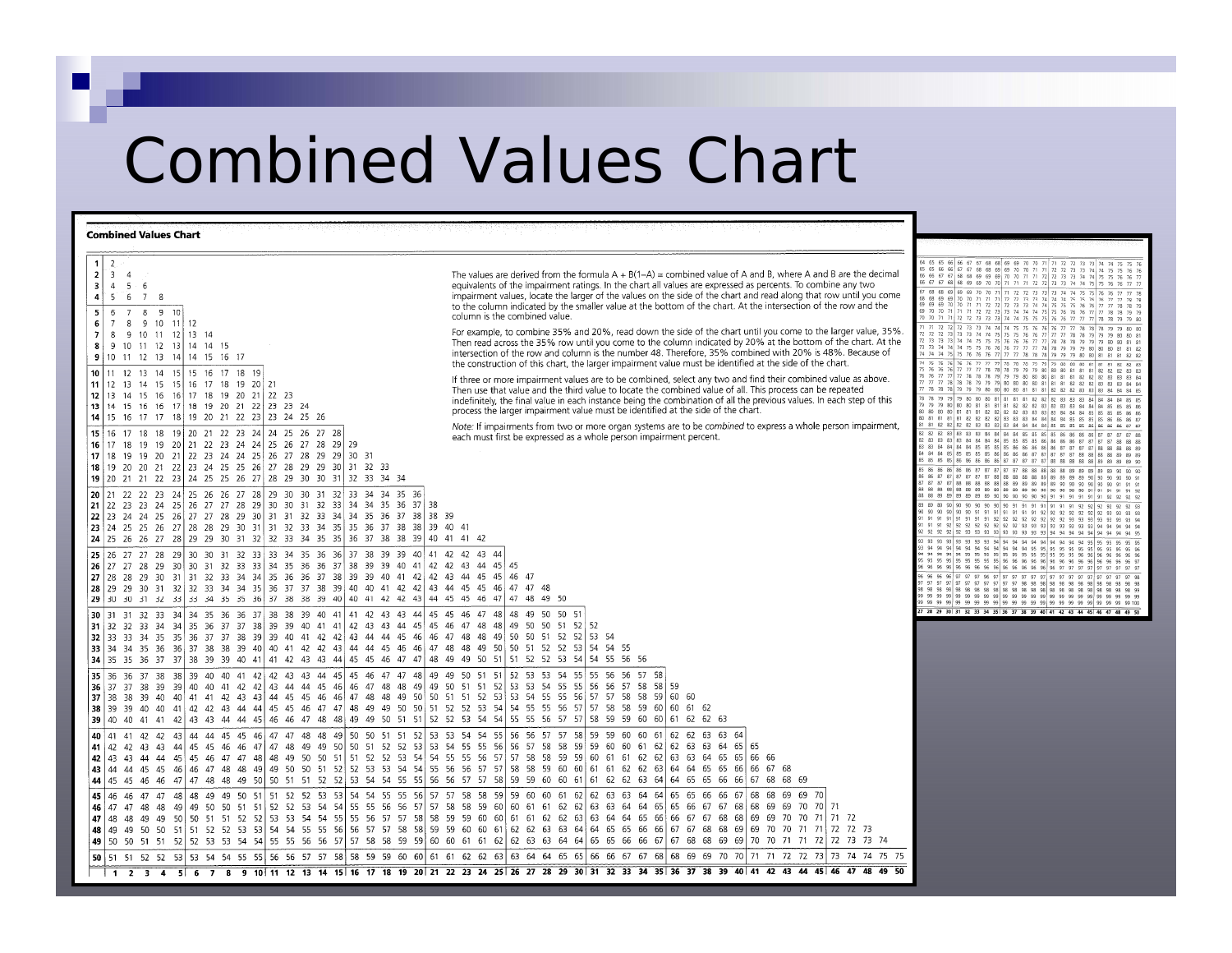# Lower Extremity Impairment

- Separate methods on same region
- Combine regional impairments
- **Then convert to whole** person impairment rating
- **I** work in whole person impairment

| Table 17-3 Whole Person Impairment Values Calculated<br>From Lower Extremity Impairment |                                                                 |                                                                    |                            |                                                                                                  |  |  |  |
|-----------------------------------------------------------------------------------------|-----------------------------------------------------------------|--------------------------------------------------------------------|----------------------------|--------------------------------------------------------------------------------------------------|--|--|--|
| % Impairment of                                                                         |                                                                 | % Impairment of                                                    |                            | % Impairment of                                                                                  |  |  |  |
| Lower<br><b>Extremity</b>                                                               | Whole<br>Person                                                 | Lower<br><b>Extremity</b>                                          | Whole<br>Person            | Whole<br>Lower<br><b>Extremity</b><br>Person                                                     |  |  |  |
| 0<br>$=$<br>1<br>$=$<br>$\overline{2}$<br>$=$<br>3<br>$=$<br>$\overline{4}$<br>$=$      | 0<br>0<br>$\mathbf{1}$<br>$\mathbf 1$<br>2                      | 34<br>$=$<br>35<br>$=$<br>36<br>$=$<br>37<br>$=$<br>38<br>$=$      | 14<br>14<br>14<br>15<br>15 | 27<br>68<br>$=$<br>28<br>69<br>$=$<br>28<br>70<br>$\equiv$<br>71<br>28<br>$=$<br>72<br>29<br>$=$ |  |  |  |
| 5<br>$\equiv$<br>6<br>$=$<br>$\overline{7}$<br>$=$<br>8<br>$=$<br>9<br>$=$              | $\overline{\mathbf{c}}$<br>$\frac{2}{3}$<br>3<br>$\overline{4}$ | 39<br>$=$<br>40<br>$=$<br>41<br>$=$<br>42<br>$=$<br>43<br>=        | 16<br>16<br>16<br>17<br>17 | 29<br>73<br>$=$<br>74<br>30<br>$=$<br>75<br>30<br>$=$<br>76<br>30<br>$=$<br>31<br>77<br>$=$      |  |  |  |
| 10<br>$=$<br>11<br>$=$<br>12<br>$\equiv$<br>13<br>$=$<br>14<br>$=$                      | $\overline{\mathcal{L}}$<br>4<br>5<br>5<br>6                    | 44<br>$=$<br>45<br>$=$<br>46<br>$=$<br>47<br>$=$<br>48<br>$=$      | 18<br>18<br>18<br>19<br>19 | 31<br>78<br>$=$<br>32<br>79<br>$\equiv$<br>32<br>80<br>$=$<br>32<br>81<br>$=$<br>33<br>82<br>$=$ |  |  |  |
| 15<br>$=$<br>16<br>$=$<br>17<br>$=$<br>18<br>$=$<br>19<br>$=$                           | 6<br>6<br>7<br>7<br>8                                           | 49<br>$=$<br>50<br>$=$<br>51<br>$=$<br>52<br>$=$<br>53<br>$=$      | 20<br>20<br>20<br>21<br>21 | 33<br>83<br>$=$<br>84<br>34<br>$=$<br>85<br>34<br>$=$<br>86<br>34<br>$=$<br>35<br>87<br>$=$      |  |  |  |
| 20<br>$=$<br>21<br>$=$<br>22<br>$=$<br>23<br>$=$<br>24<br>$=$                           | 8<br>8<br>9<br>9<br>10                                          | 54<br>$=$<br>55<br>$=$<br>56<br>$=$<br>57<br>$=$<br>58<br>$=$      | 22<br>22<br>22<br>23<br>23 | 35<br>88<br>$=$<br>89<br>36<br>$=$<br>36<br>90<br>$=$<br>91<br>36<br>$=$<br>37<br>92<br>$=$      |  |  |  |
| 25<br>$=$<br>26<br>$=$<br>27<br>$=$<br>28<br>$=$<br>29<br>$=$                           | 10<br>10<br>11<br>11<br>12                                      | 59<br>$=$<br>60<br>$=$<br>61<br>$=$<br>62<br>$=$<br>63<br>$\equiv$ | 24<br>24<br>24<br>25<br>25 | 37<br>93<br>$=$<br>94<br>38<br>$=$<br>38<br>95<br>$=$<br>38<br>96<br>$=$<br>39<br>97<br>$=$      |  |  |  |
| 30<br>$=$<br>31<br>$=$<br>32<br>$=$<br>33<br>$=$                                        | 12<br>12<br>13<br>13                                            | 64<br>$=$<br>65<br>$=$<br>66<br>$=$<br>67<br>$=$                   | 26<br>26<br>26<br>27       | 39<br>98<br>$=$<br>99<br>40<br>$=$<br>100<br>40<br>$=$                                           |  |  |  |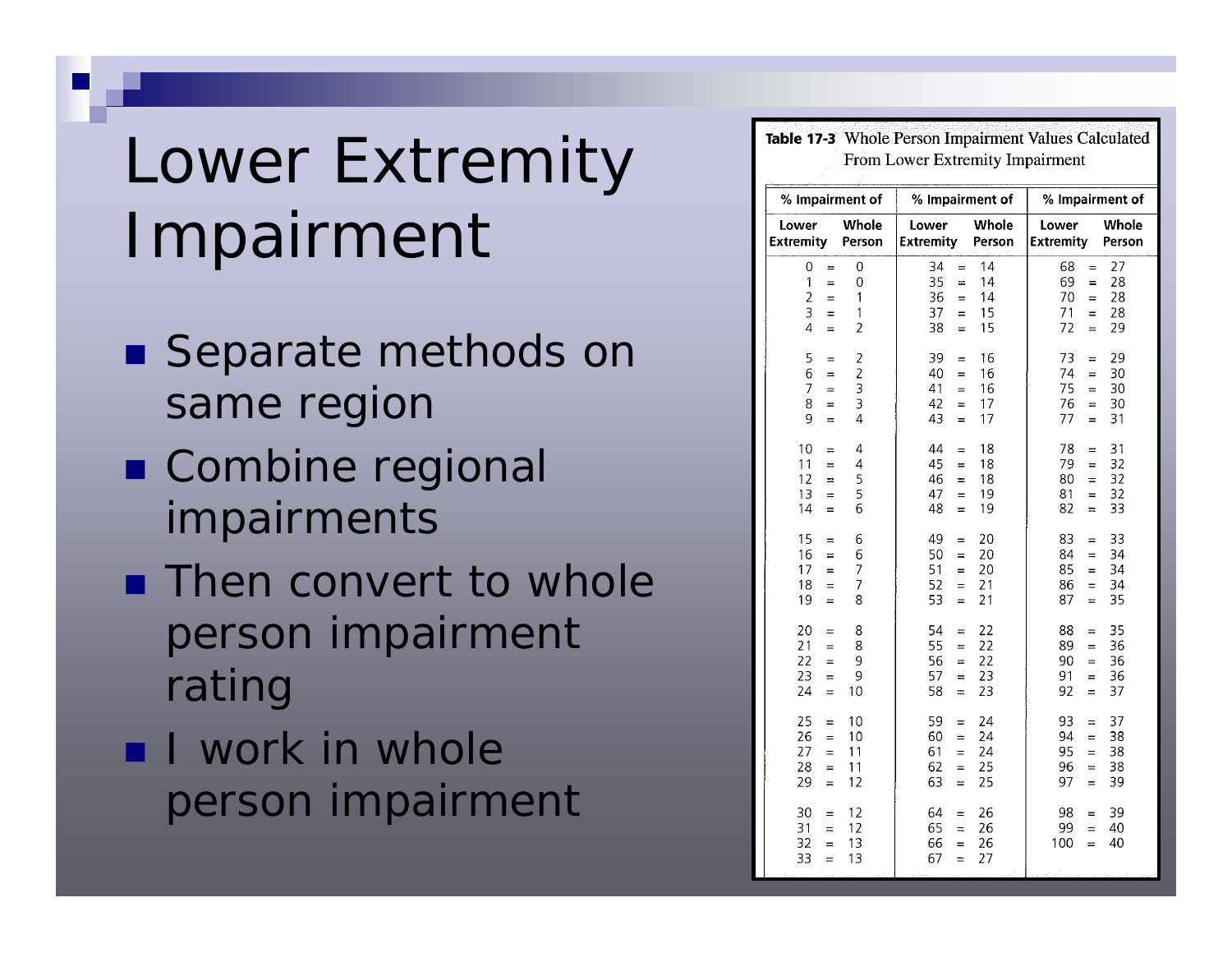## Lower Extremity Impairment

- **Lower extremity impairment x 0.4 =** Whole person impairment
- **Exaluate each area separately**
- Convert to whole persor
- Combine using combined values chart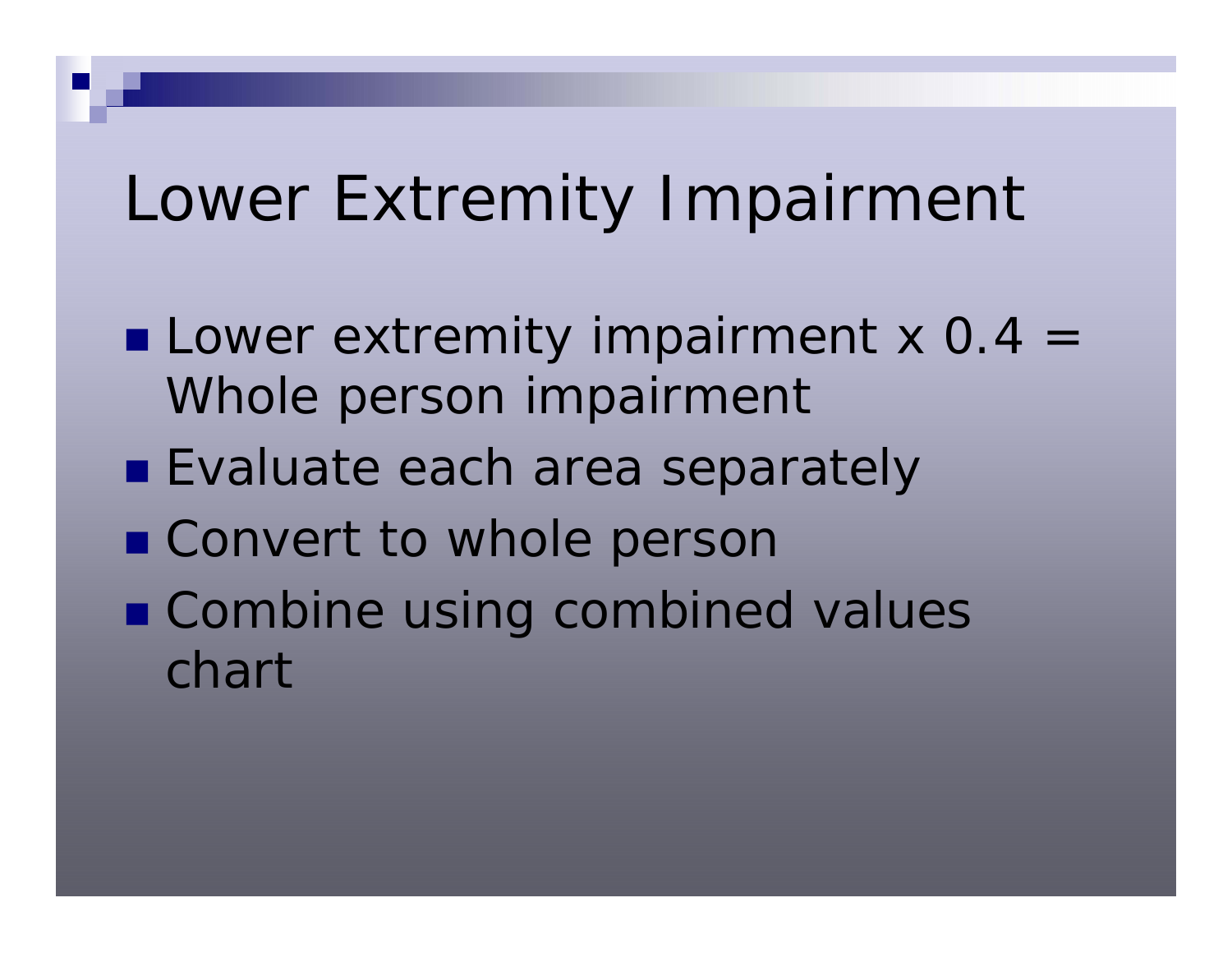# Gait Derangement

- **Always a secondary** condition
- **Support with pathologic** findings
- **Do not combine with other** methods
- Do not use if subjective symptoms only
- **Assistive device required**
- Example 17.2

| Se <u>verity -</u> | Individual's Signs                                                                                                                                                     | <b>Whole Person</b><br>Impairment |
|--------------------|------------------------------------------------------------------------------------------------------------------------------------------------------------------------|-----------------------------------|
| Mild               | a. Antalgic limp with shortened stance<br>phase and documented moderate<br>to advanced arthritic changes of<br>hip, knee, or ankle                                     | 7%                                |
|                    | b. Positive Trendelenburg sign and<br>moderate to advanced<br>osteoarthritis of hip                                                                                    | 10%                               |
|                    | c. Same as category a or b above,<br>but individual requires part-time<br>use of cane or crutch for distance<br>walking but not usually at home<br>or in the workplace | 15%                               |
|                    | d. Requires routine use of short leg<br>brace (ankle-foot orthosis [AFO])                                                                                              | 15%                               |
| Moderate           | e. Requires routine use of cane,<br>crutch, or long leg brace (knee-<br>ankle-foot orthosis [KAFO])                                                                    | 20%                               |
|                    | f. Requires routine use of cane or<br>crutch and a short leg brace (AFO)                                                                                               | 30%                               |
|                    | g. Requires routine use of two canes<br>or two crutches                                                                                                                | 40%                               |
| Severe             | h. Requires routine use of two canes<br>or two crutches and a short leg<br>brace (AFO)                                                                                 | 50%                               |
|                    | i. Requires routine use of two canes<br>or two crutches and a long leg<br>brace (KAFO)                                                                                 | 60%                               |
|                    | Requires routine use of two canes<br>j.<br>or two crutches and two lower-<br>extremity braces (either AFOs or<br><b>KAFOS</b>                                          | 70%                               |
|                    | k. Wheelchair dependent                                                                                                                                                | 80%                               |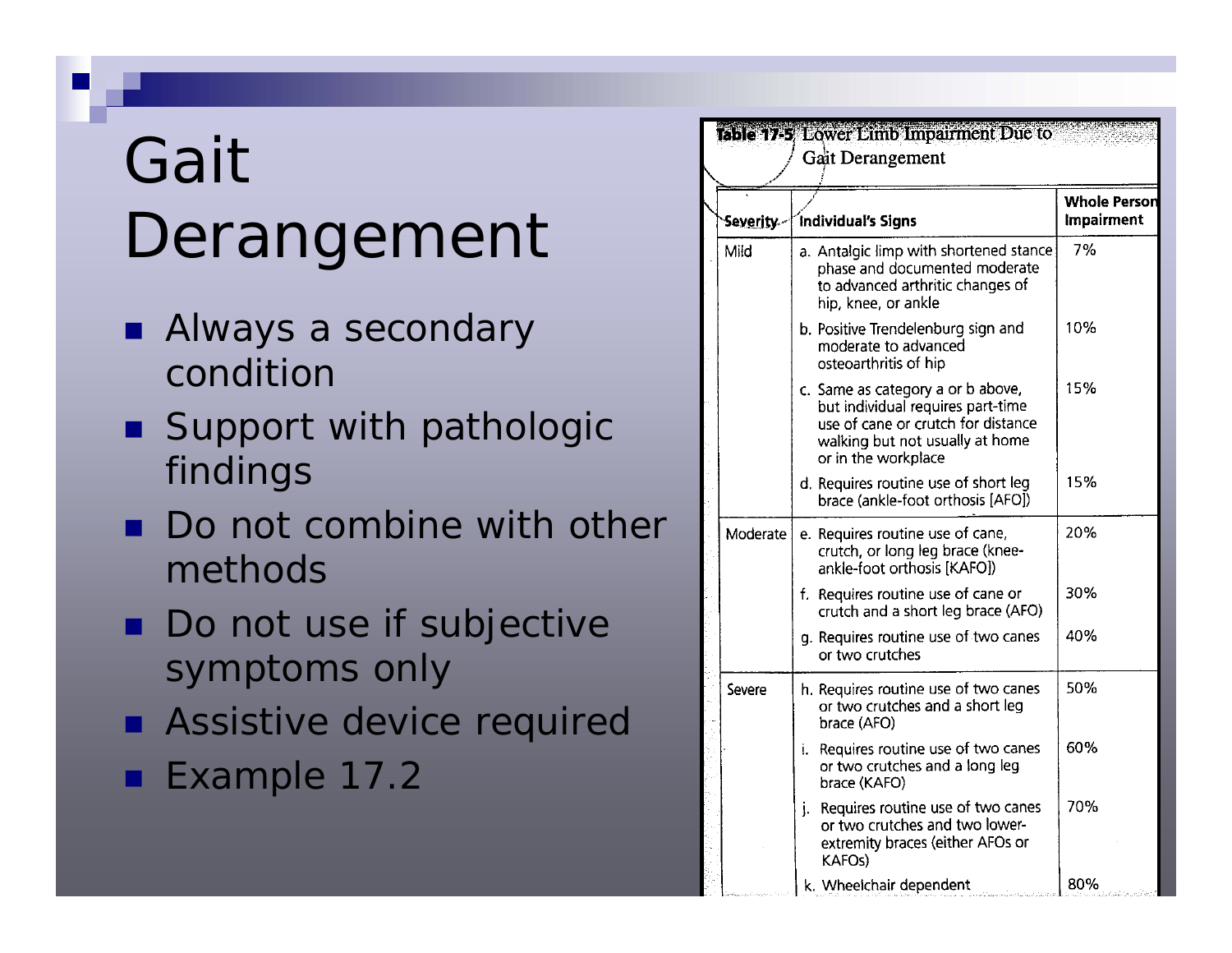## Station, Gait and Movement **Disorders**

#### **Impairment determined by effect on** ambulation

### **Use for complex regional pain** syndrome

Table 13-15 Criteria for Rating Impairments Due to Station and Gait Disorders

| <b>Class 1</b>                                                                                                                  | Class 2                                                                                                                           | Class 3                                                                                     | Class 4                                                                         |
|---------------------------------------------------------------------------------------------------------------------------------|-----------------------------------------------------------------------------------------------------------------------------------|---------------------------------------------------------------------------------------------|---------------------------------------------------------------------------------|
| 1%-9% Impairment of the                                                                                                         | 10%-19% Impairment of the                                                                                                         | 20%-39% Impairment of the                                                                   | 40%-60% Impairment of the                                                       |
| <b>Whole Person</b>                                                                                                             | <b>Whole Person</b>                                                                                                               | <b>Whole Person</b>                                                                         | <b>Whole Person</b>                                                             |
| Rises to standing position; walks,<br>but has difficulty with elevations,<br>grades, stairs, deep chairs, and<br>long distances | Rises to standing position; walks<br>some distance with difficulty and<br>without assistance, but is limited<br>to level surfaces | Rises and maintains standing<br>position with difficulty; cannot<br>walk without assistance | Cannot stand without help,<br>mechanical support, and/or an<br>assistive device |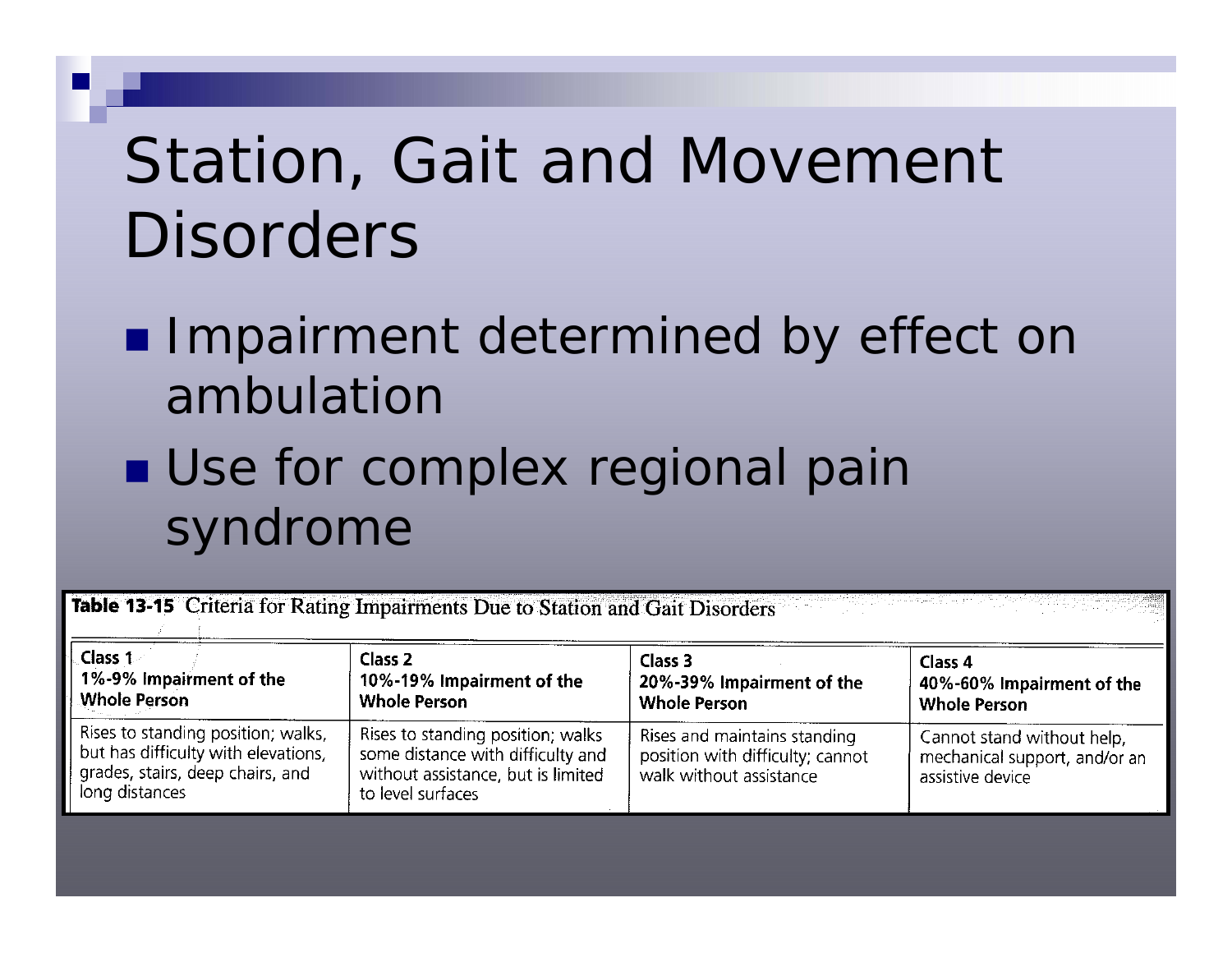# Joint Ankylosis

| <b>Joint</b> | <b>Whole Person %</b> |  |
|--------------|-----------------------|--|
| Hip          | 20                    |  |
| Knee         | 27                    |  |
| Ankle        |                       |  |
| Pantalar     | 10                    |  |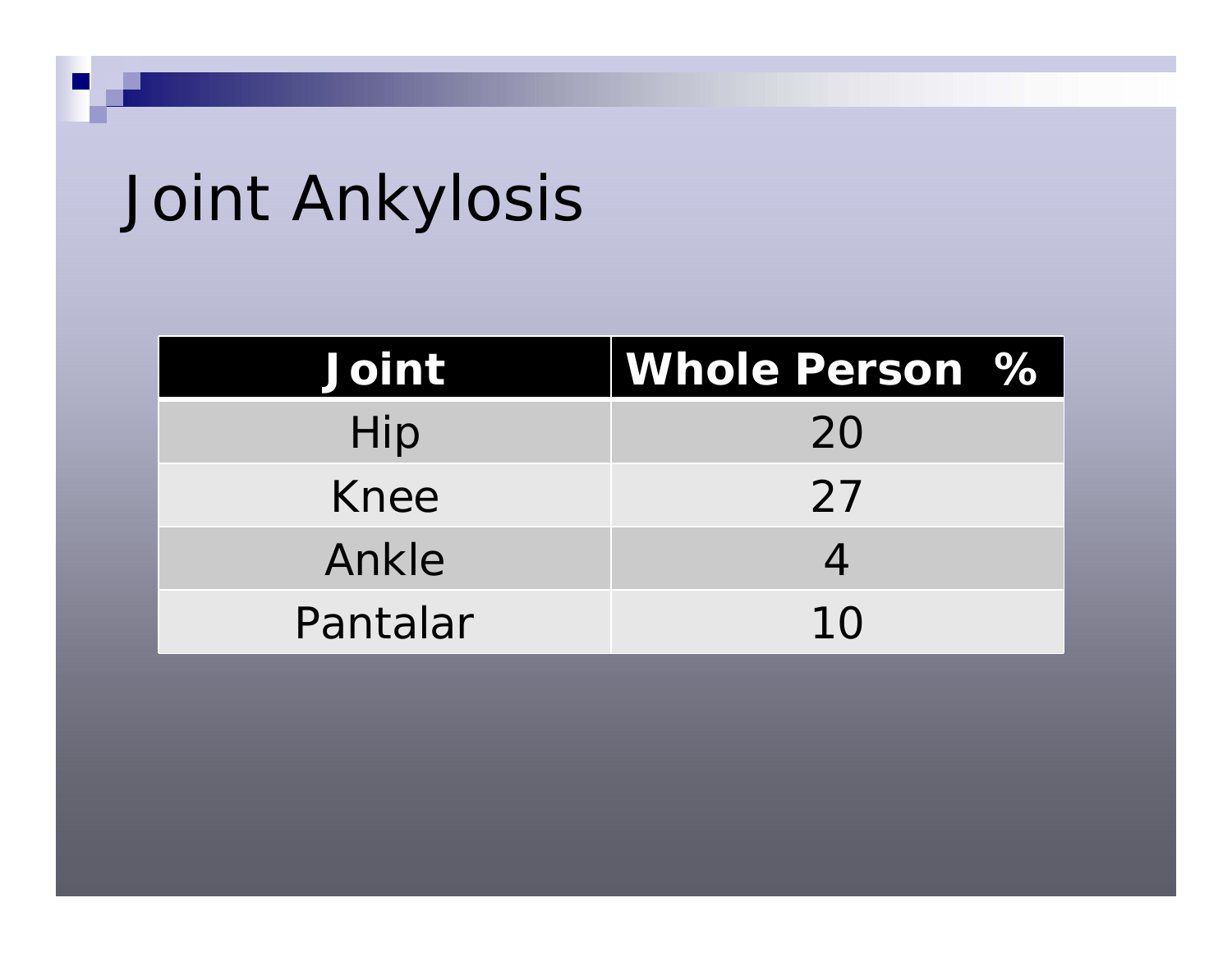#### *17.2j*

## Diagnosis Based Estimates

With valgus angulation  $20^{\circ} + \begin{bmatrix} 0.5 & (2) & [1] \ 10 & (25) & [35] \end{bmatrix}$ 

| <b>Region and Condition</b>                                                 | <b>Whole Person (Lower Extremity)</b><br>[Foot] Impairment (%) | <b>Region and Condition</b>                                        | <b>Whole Person (Lower Extremity)</b><br>[Foot] Impairment (%) |
|-----------------------------------------------------------------------------|----------------------------------------------------------------|--------------------------------------------------------------------|----------------------------------------------------------------|
| Pelvis*                                                                     |                                                                | Knee                                                               |                                                                |
| Pelvic fracture<br>Undisplaced, nonarticular,<br>healed, without neurologic | $\circ$                                                        | Patellar subluxation or dislocation<br>with residual instability   | 3(7)                                                           |
| deficit or other sign<br>Displaced nonarticular fracture:                   |                                                                | Patellar fracture<br>Undisplaced, healed                           | 3(7)                                                           |
| estimate by evaluating<br>shortening and weakness                           |                                                                | Articular surface displaced<br>more than 3 mm                      | 5(12)                                                          |
| Acetabular fracture: estimate<br>according to range of motion               |                                                                | Displaced with nonunion                                            | 7(17)                                                          |
| and joint changes<br>Sacroiliac joint fracture:                             | $1-3(2-7)$                                                     | Patellectomy<br>Partial                                            | 3(7)                                                           |
| consider displacement                                                       |                                                                | Total                                                              | 9(22)                                                          |
| Ischial bursitis (weaver's bottom)                                          | 3(7)                                                           | Meniscectomy, medial or lateral                                    |                                                                |
| requiring frequent unweighting<br>and limiting of sitting time              |                                                                | Partial                                                            | 1(2)                                                           |
| Hip                                                                         |                                                                | Total                                                              | 3(7)                                                           |
| Total hip replacement; includes<br>endoprosthesis, unipolar or              |                                                                | Meniscectomy, medial and lateral<br>Partial                        | 4(10)                                                          |
| bipolar<br>Good results, 85-100 points†                                     | 15(37)                                                         | Total                                                              | 9(22)                                                          |
| Fair results, 50-84 points†                                                 | 20 (50)                                                        | Cruciate or collateral ligament<br>laxity<br>Mild                  | 3(7)                                                           |
| Poor results, less than 50<br>points <sup>+</sup>                           | 30(75)                                                         | Moderate                                                           | 7(17)                                                          |
| Femoral neck fracture, healed in<br>Good position                           | Evaluate according to                                          | Severe                                                             | 10 (25)                                                        |
| Malunion                                                                    | examination findings<br>12 (30) plus range-of-motion           | Cruciate and collateral ligament<br>laxity                         |                                                                |
|                                                                             | criteria                                                       | Moderate<br>Severe                                                 | 10 (25)<br>15(37)                                              |
| Nonunion                                                                    | 15 (37) plus range-of-motion<br>criteria                       | Plateau fracture                                                   |                                                                |
| Girdlestone arthroplasty<br>Or estimate according to                        | 20 (50)                                                        | Undisplaced                                                        | 2(5)                                                           |
| examination findings; use the<br>greater estimate                           |                                                                | Displaced<br>5°-9° angulation                                      | 5(12)                                                          |
| Trochanteric bursitis (chronic)<br>with abnormal gait                       | 3(7)                                                           | 10°-19° angulation                                                 | 10(25)                                                         |
| <b>Femoral shaft fracture</b>                                               |                                                                | 20°+ angulation                                                    | +1 (2) per degree up to 20 (50)                                |
| Healed with 10°-14° angulation<br>or malrotation                            | 10(25)                                                         | Supracondylar or intercondylar<br>fracture<br>Undisplaced fracture | 2(5)                                                           |
| 15°-19°                                                                     | 18 (45)                                                        |                                                                    |                                                                |
| $20^{\circ}$                                                                | +1 (2) per degree up to 25 (62)                                | Displaced fracture<br>5°-9° angulation                             | 5(12)                                                          |
|                                                                             |                                                                | 10°-19° angulation                                                 | 10(25)                                                         |
|                                                                             |                                                                | 20°+ angulation                                                    | +1 (2) per degree up to 20 (50)                                |

| Refer also to Section 15.14 on the pelvis. |  |
|--------------------------------------------|--|
|--------------------------------------------|--|

+ See Table 17-34 or Table 17-35 for point rating system.

# A stress x-ray is an anterior-posterior view taken with a varus or valgus stress applied by a knowledgeable physician

§ The tibia-os calcis angle is measured as shown in Figure 17-7.

| <b>Region and Condition</b>                                 | <b>Whole Person (Lower Extremity)</b><br>[Foot] Impairment (%)                | <b>Region and Condition</b>                                    | <b>Whole Person (Lower Extremity)</b><br>[Foot] Impairment (%) |
|-------------------------------------------------------------|-------------------------------------------------------------------------------|----------------------------------------------------------------|----------------------------------------------------------------|
| Total knee replacement including<br>unicondvlar replacement |                                                                               | Loss of tibia-os calcis angles<br>Angle is 120°-110°           | 5(12)[17]                                                      |
| Good result, 85-100 points†                                 | 15 (37)                                                                       | Angle is 100°-90°                                              | $8(20)$ [28]                                                   |
| Fair results, 50-84 points†<br>Poor results, less than 50   | 20 (50)<br>30(75)                                                             | Angle is less than 90°                                         | +1 (2) [3] per degree up to<br>15 (37) [54]                    |
| points†<br>Proximal tibial osteotomy<br>Good result         | 10 (25)                                                                       | Intra-articular fracture with<br>displacement<br>Subtalar bone | 6 (15) [21]                                                    |
| Poor result                                                 | Estimate impairment according<br>to examination and arthritic<br>degeneration | Talonavicular bone<br>Calcaneocuboid bone                      | $3(7)$ [10]<br>3(7) [10]                                       |
| Tibial shaft fracture,                                      |                                                                               | <b>Midfoot deformity</b>                                       |                                                                |
| malalignment of                                             |                                                                               | Cavus                                                          |                                                                |
| $10^{\circ} - 14^{\circ}$                                   | 8(20)                                                                         | Mild                                                           | $1(2)$ [3]                                                     |
| $15^{\circ} - 19^{\circ}$                                   | 12 (30)                                                                       | Moderate                                                       | $3(7)$ [10]                                                    |
| $20^{\circ}$ +                                              | +1 (2) per degree up to 20 (50)                                               | "Rocker bottom"<br>Mild                                        | 2(5)[7]                                                        |
| Ankle                                                       |                                                                               | Moderate                                                       | 4 (10) [14]                                                    |
| Ligamentous instability (based<br>on stress x-rays‡)        |                                                                               | Severe                                                         | 8 (20) [28]                                                    |
| Mild (2-3 mm excess opening)                                | $2(5)$ [7]                                                                    | Avascular necrosis of the talus                                |                                                                |
| Moderate (4-6 mm)                                           | 4 (10) [14]                                                                   | Without collapse                                               | $3(7)$ [10]                                                    |
| Severe (> 6 mm)                                             | 6(15)[21]                                                                     | With collapse                                                  | 6 (15) [21]                                                    |
| Fracture<br>Extra-articular with angulation                 |                                                                               | <b>Forefoot deformity</b>                                      |                                                                |
| $10^{\circ} - 14^{\circ}$                                   | 6(15)[21]                                                                     | Metatarsal fracture with loss of<br>weight transfer            |                                                                |
|                                                             |                                                                               | 1st metatarsal                                                 | 4 (10) [14]                                                    |
| 15°-19°                                                     | 10 (25) [35]                                                                  | 5th metatarsal                                                 | 2(5)[7]                                                        |
| $20^{\circ}$ +                                              | +1 (2) [3] per degree up to<br>15 (37) [53]                                   | Other metatarsal                                               | $1(2)$ [3]                                                     |
| Intra-articular with displacement                           | 8 (20) [28]                                                                   | Metatarsal fracture with plantar                               |                                                                |
| Hindfoot                                                    |                                                                               | angulation and metatarsalgia<br>1st metatarsal                 | 4 (10) [14]                                                    |
| Fracture<br>Extra-articular (calcaneal)                     |                                                                               | 5th metatarsal                                                 | 2 (5) [7]                                                      |
| With varus angulation<br>$10^{\circ} - 19^{\circ}$          | 5(12) [17]                                                                    | Other metatarsal                                               | $1(2)$ [3]                                                     |
| With varus angulation 20°+                                  | 0.5 (1) [1] per degree up to<br>10(25)                                        |                                                                |                                                                |
| With valgus angulation<br>$10^{\circ} - 19^{\circ}$         | 3(7)[11]                                                                      |                                                                |                                                                |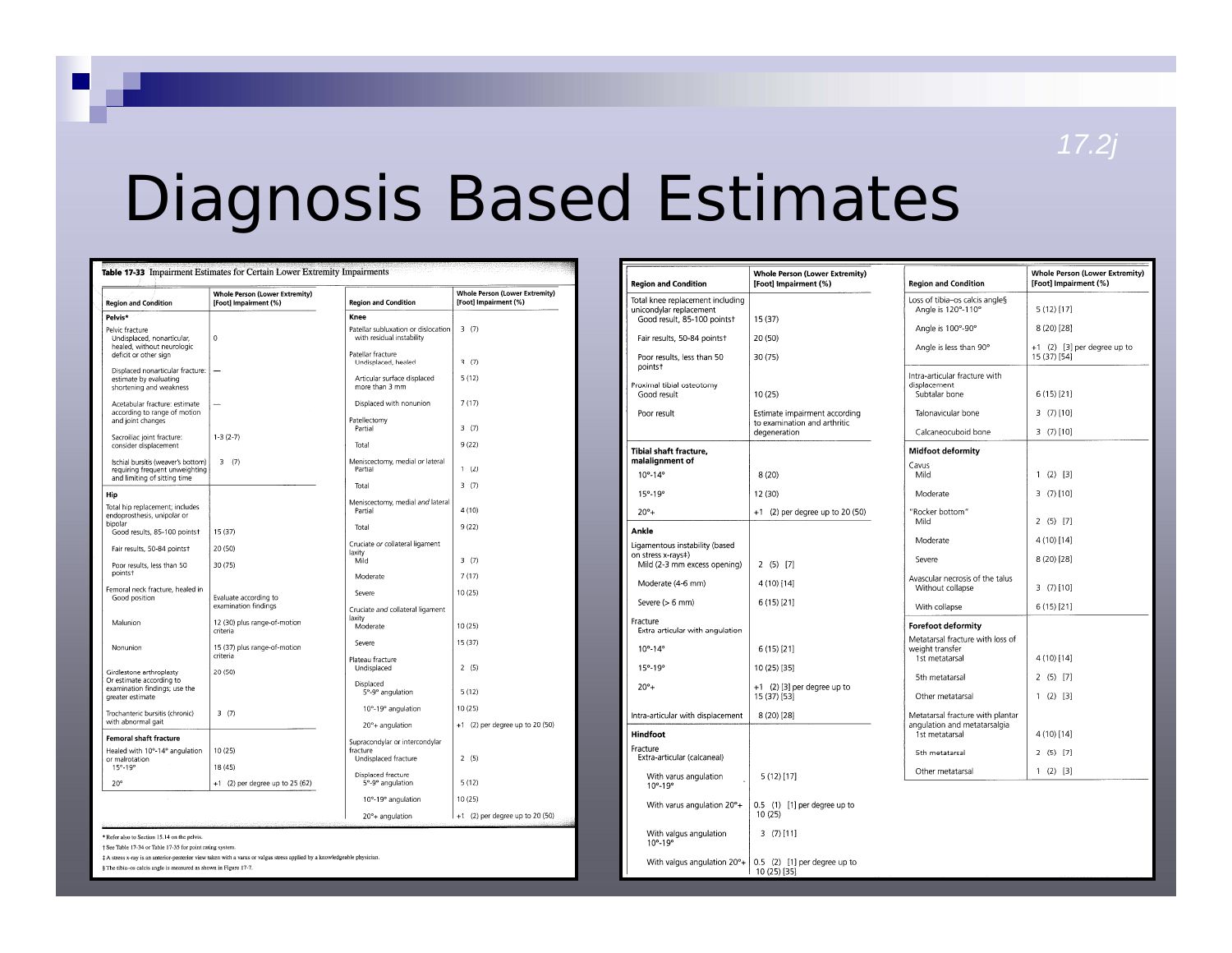# Diagnosis Based Estimates THR / TKR

- **For hip and knee replacement, rate** first with table 17-34 or 17-35
- Apply table 17-33
	- Good result: 15% whole person
	- **Poor result:** 30% whole person
- If both THR and TKR combine impairments with combined values chart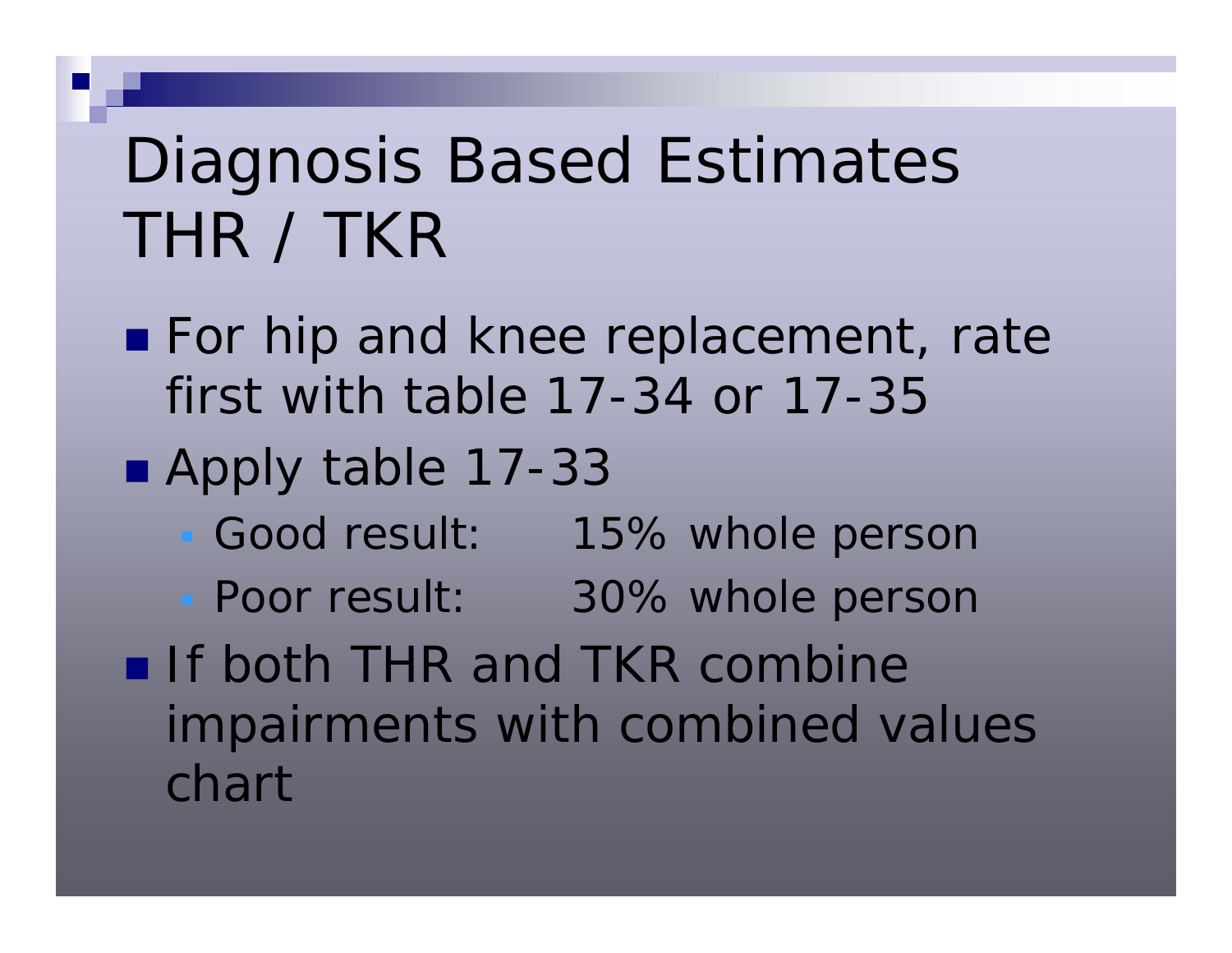## Trimalleolar Ankle Fracture

- 54 y/o female: 9 months s/p ORIF
	- **Joint space preserved**
	- Motion 50% of normal
	- 1.5 cm calf atrophy
	- Able to stand and walk 4 hours day
	- Uses cane full time when out of house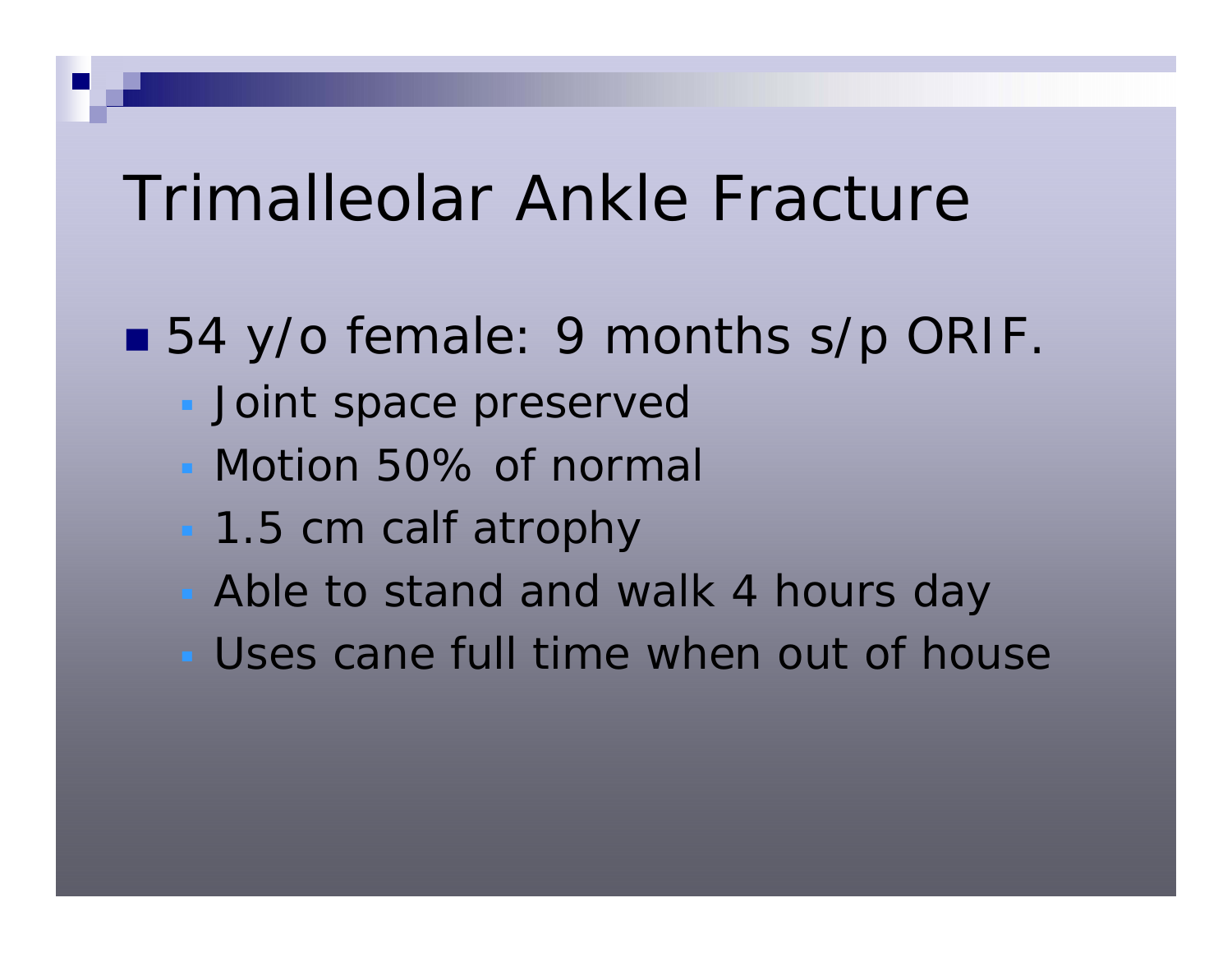## Trimalleolar Ankle Fracture

- Option 1:  $DBE = 8%$  wp
- Option 2:
- Option 3:
- Atrophy  $= 2\%$  wp
- Range motion  $=$  3% wp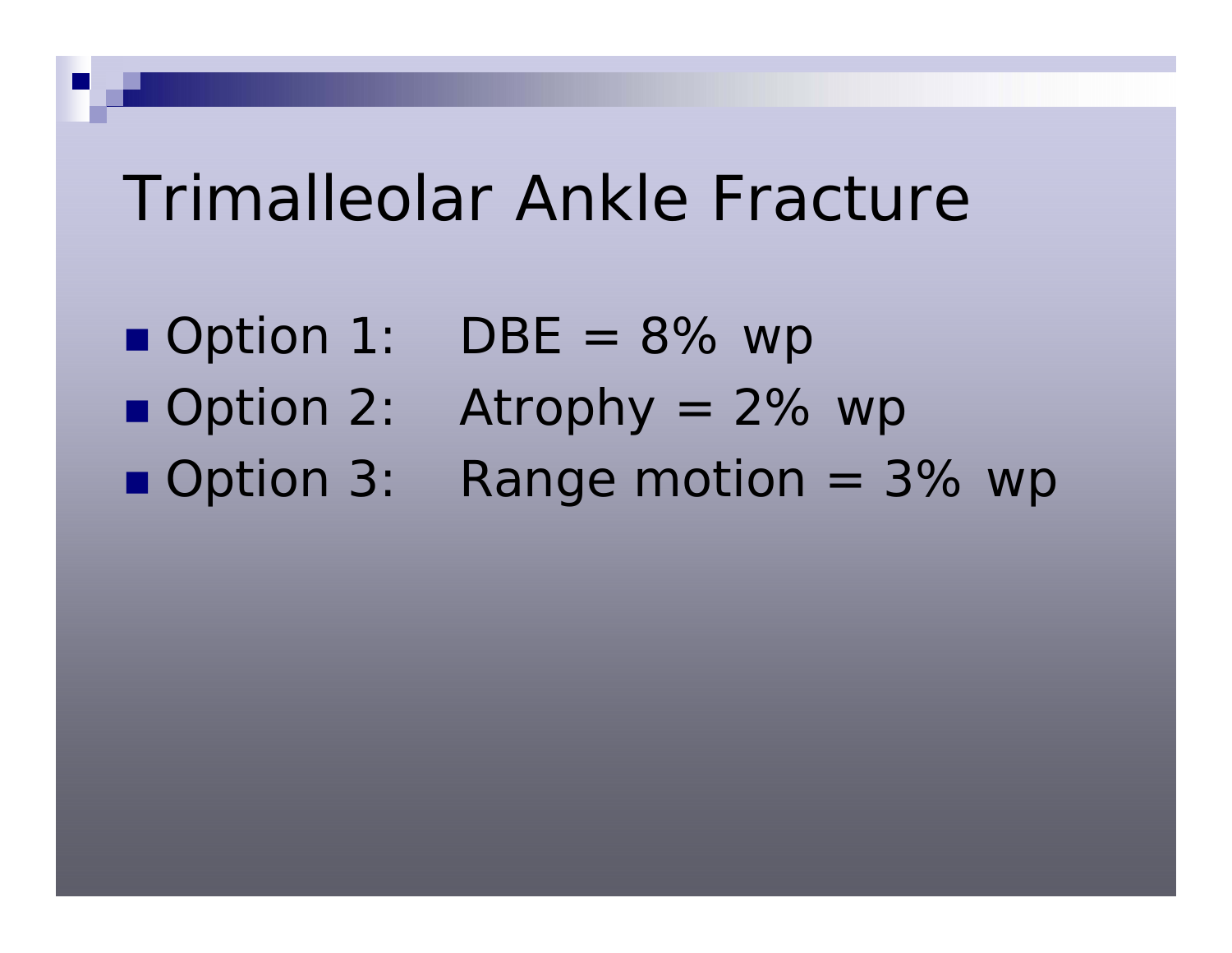## Trimalleolar Ankle Fracture

- Option 1: DBE: 8% wp
- Option 2: Atrophy: 2% wp
- 
- Option 3: Range motion: 3% wp
- **Option 4: Gait: 20% wp**

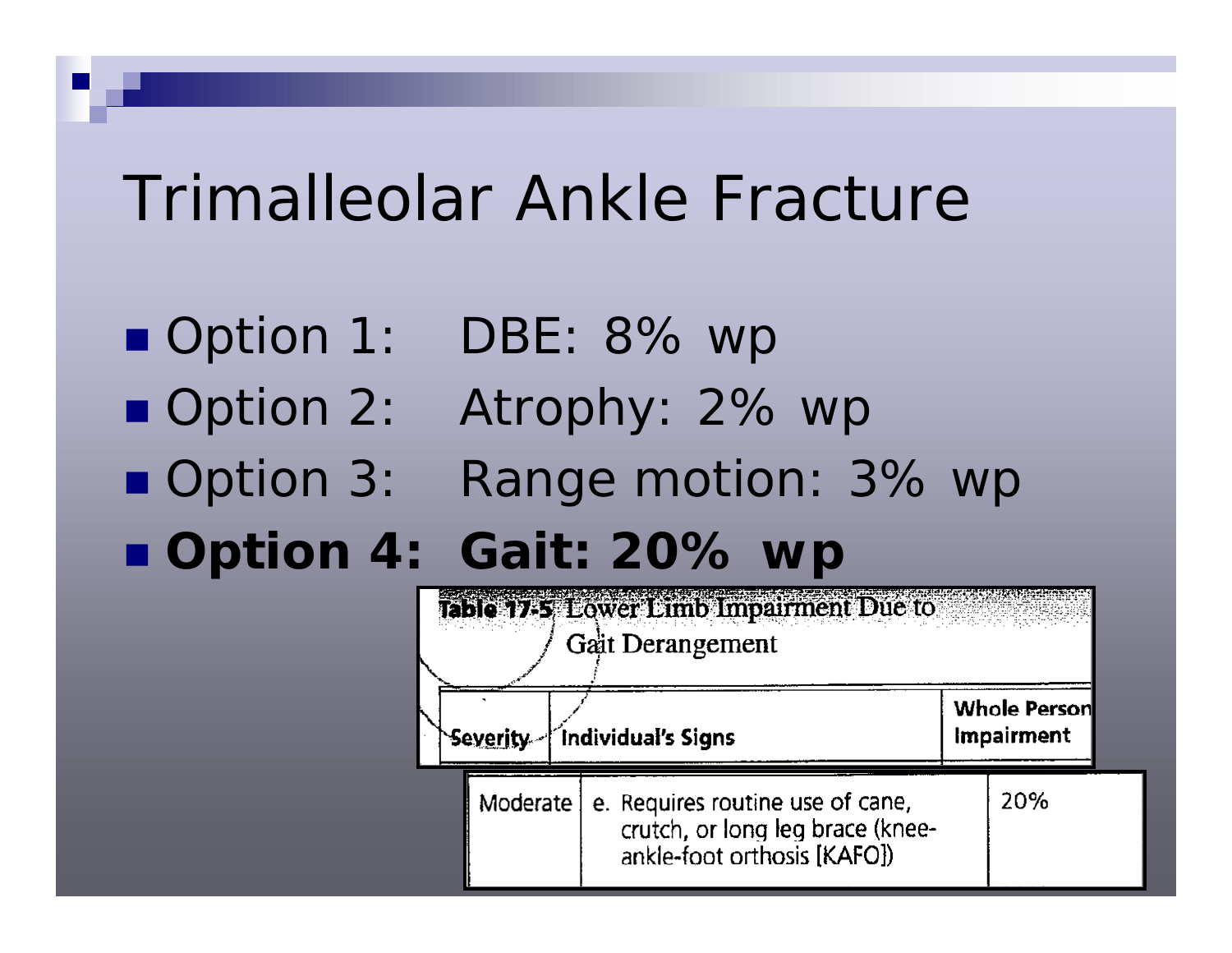- 39 y/o Hispanic roofer: 12 months s/p ORIF
	- **Hindfoot neutral**
	- No hindfoot motion
	- Ankle motion 50% of normal
	- 2 cm calf atrophy
	- Subtalar joint space 0 mm
	- Tibia-Os calcis angle 115 degrees
	- Cannot return to work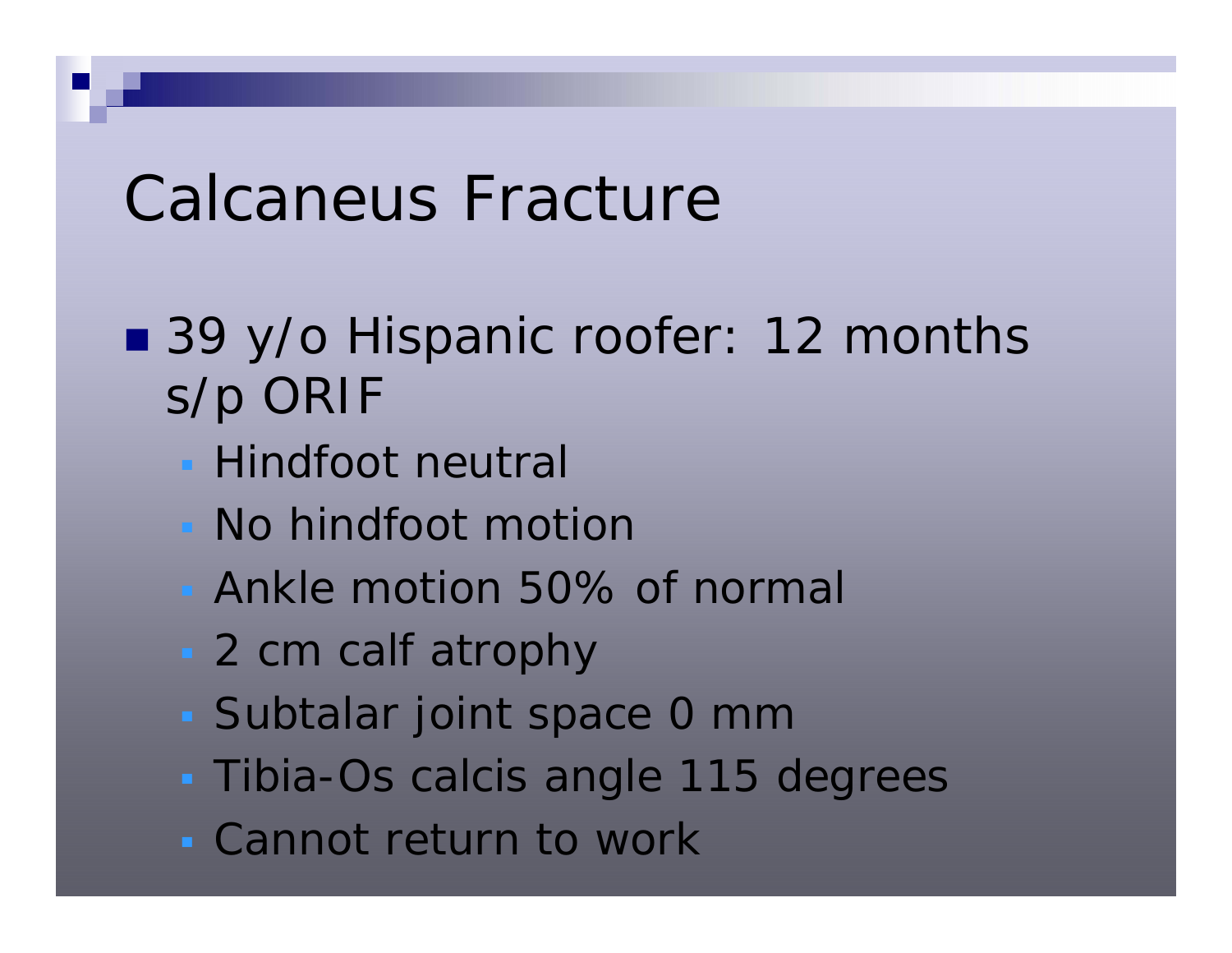■ Option 1: Atrophy: 3% wp ■ Option 2: Range motion: 3% wp + ankylosis:  $4\% = 7\%$  wp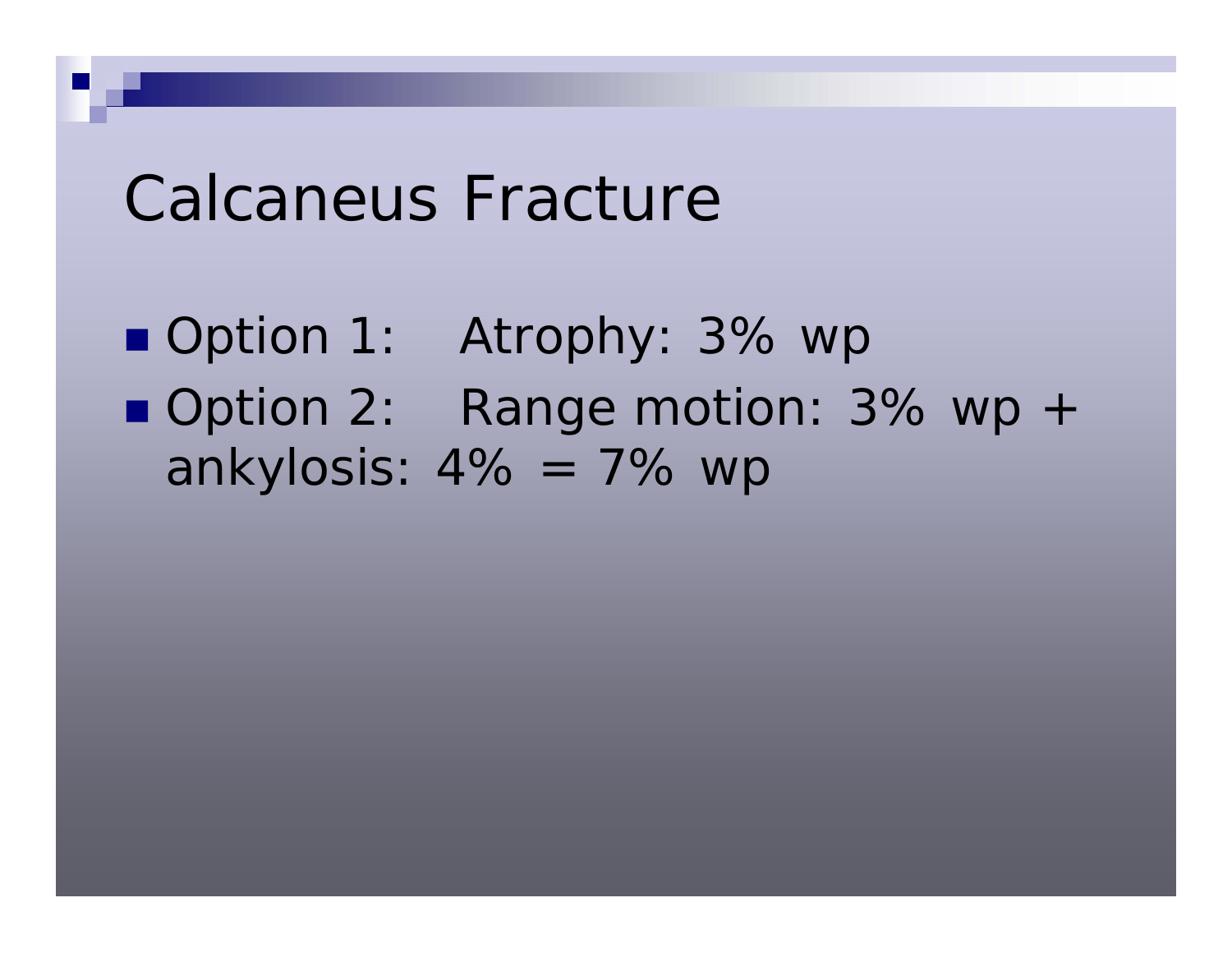- Option 1: Atrophy: 3% wp
- Option 2: Range motion: 3% wp, ankylosis:  $4\% = 7\%$  wp
- **Option 3: DBE: 6% wp + arthritis: 10% = 15% wp**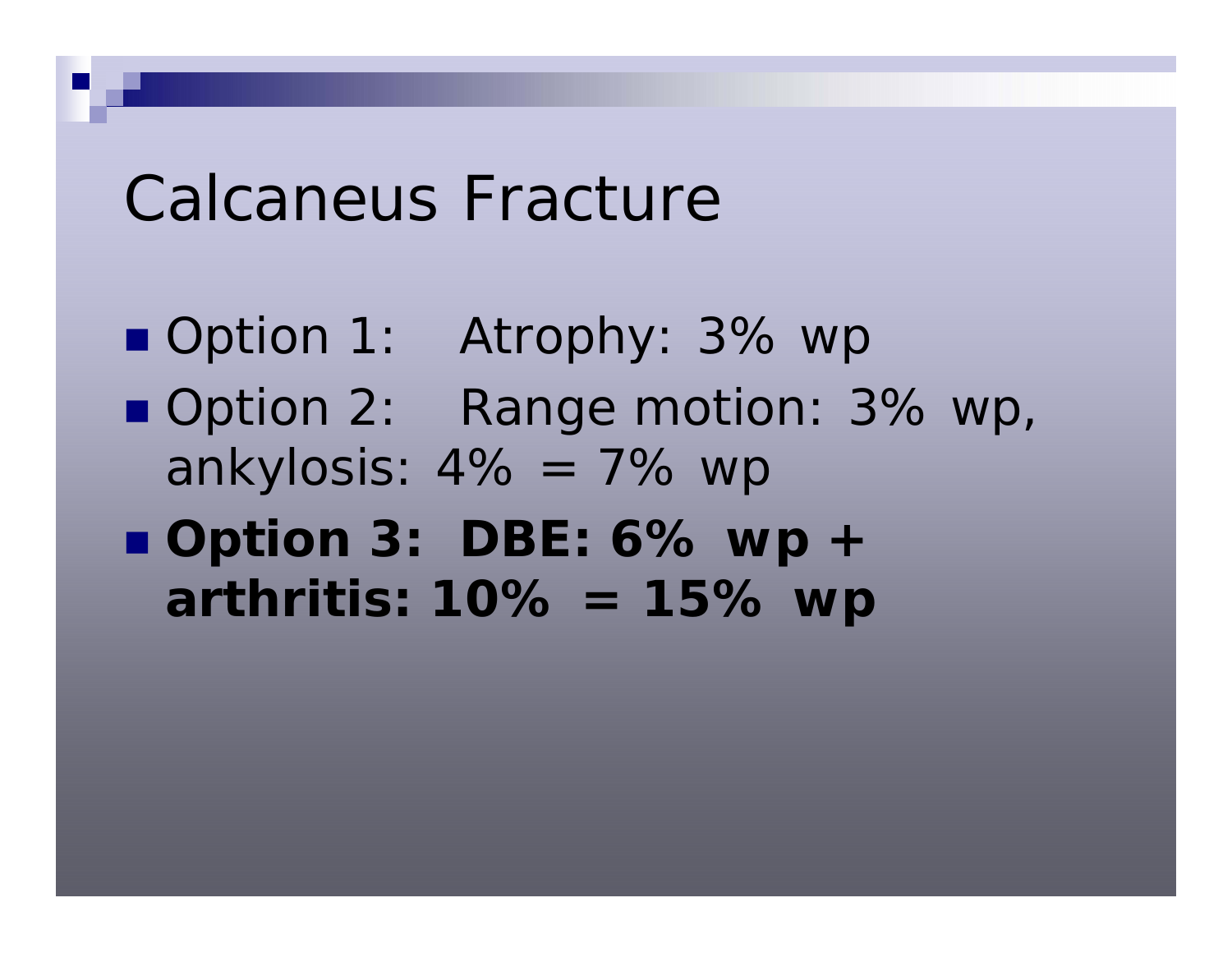## **Option 3: DBE: 6% wp + arthritis: 10% = 15% wp Option 4:**

Table 13-15 Criteria for Rating Impairments Due to Station and Gait Disorders

| Class 1                                                                                                                         | Class <sub>2</sub>                                                                                                                | Class 3                                                                                     | Class 4                                                                         |
|---------------------------------------------------------------------------------------------------------------------------------|-----------------------------------------------------------------------------------------------------------------------------------|---------------------------------------------------------------------------------------------|---------------------------------------------------------------------------------|
| 1%-9% Impairment of the                                                                                                         | 10%-19% Impairment of the                                                                                                         | 20%-39% Impairment of the                                                                   | 40%-60% Impairment of the                                                       |
| <b>Whole Person</b>                                                                                                             | <b>Whole Person</b>                                                                                                               | <b>Whole Person</b>                                                                         | <b>Whole Person</b>                                                             |
| Rises to standing position; walks,<br>but has difficulty with elevations,<br>grades, stairs, deep chairs, and<br>long distances | Rises to standing position; walks<br>some distance with difficulty and<br>without assistance, but is limited<br>to level surfaces | Rises and maintains standing<br>position with difficulty; cannot<br>walk without assistance | Cannot stand without help,<br>mechanical support, and/or an<br>assistive device |